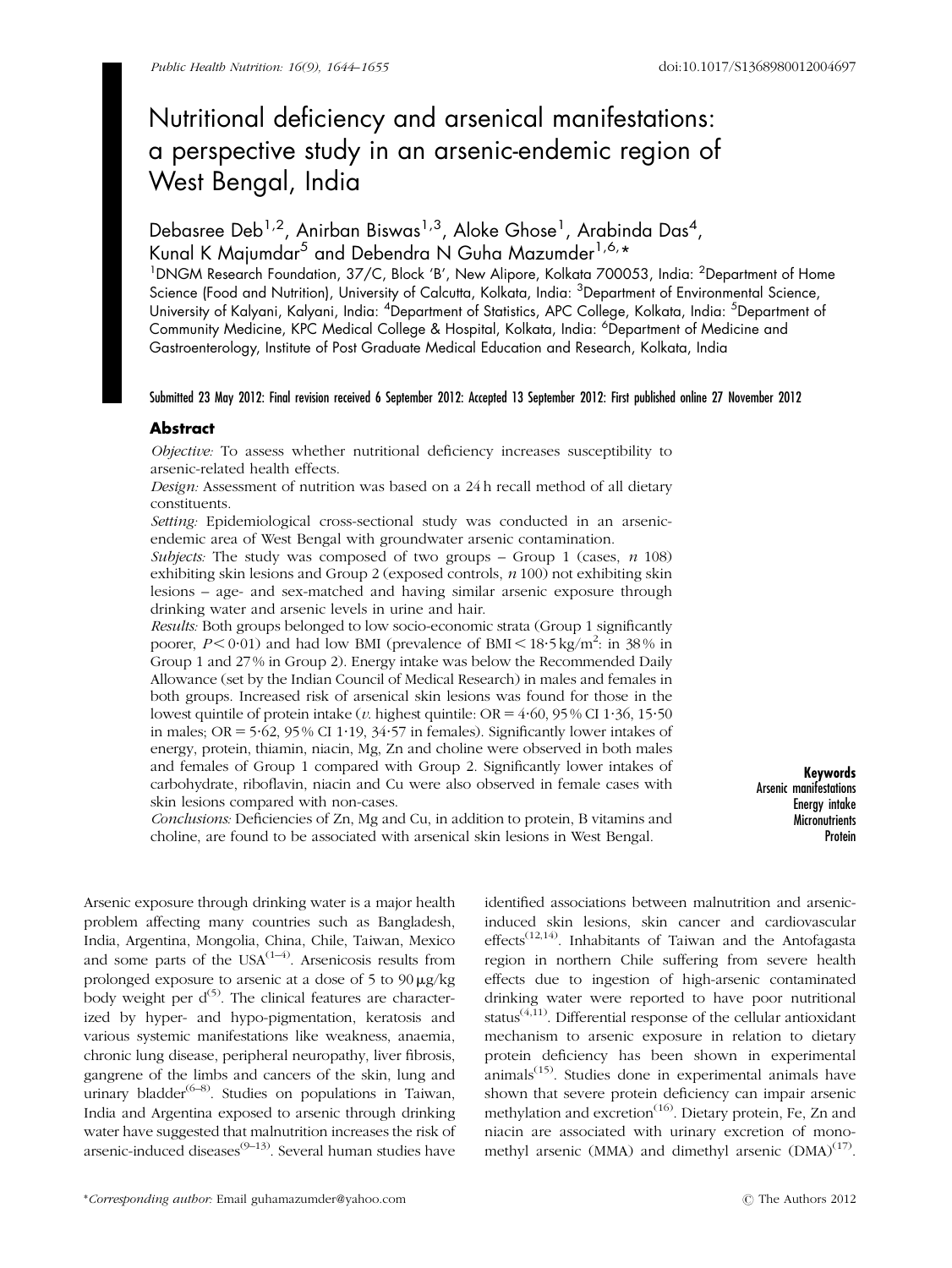Previous studies suggest that persons with more complete methylation have a lower risk of adverse arsenic-related health outcomes<sup>[\(18](#page-11-0))</sup>. Dietary deficiency of methionine from protein is likely to decrease the ability to methylate arsenic and increase arsenic toxicity<sup>([19\)](#page-11-0)</sup>. Folic acid and cyanocobalamin have been suggested to play an important role in the detoxification of ingested arsenic<sup> $(20)$  $(20)$ </sup>.

The objective of the present study was to determine if increased risk of arsenical skin lesions was associated with inadequate nutrition (or low intake of specific nutrients) among individuals who were exposed to arsenic-contaminated drinking water.

### Experimental methods

### Study design

A cross-sectional study was conducted among two groups with exposure to arsenic. Both groups were drawn from geographical areas in West Bengal known to have high levels of arsenic in groundwater above the permissible limit in India, i.e.  $>50 \mu g/l$ . Group 1 consisted of 108 individuals (cases) exhibiting arsenical skin lesions (diagnosed on the basis of WHO criteria<sup>[\(5\)](#page-11-0)</sup>) and Group 2 consisted of 100 individuals (exposed controls) not exhibiting skin lesions.

# Selection of participants

Of the seventeen arsenic-affected blocks in the district of Nadia, two blocks were chosen as the sample frame for reasons of convenience as much of the study area is rural and remote. A village-level sampling frame was created from all villages within these two blocks which had at least one tube-well contaminated with arsenic at a level greater than 50  $\mu$ g/l, as described previously<sup>([21\)](#page-11-0)</sup>.

Of 174 villages in the sampling frame, six were selected, with proportional allocation across the two blocks, giving four villages in block 1 (Chakdah) and two villages in block 2 (Haringhata).

Further selection of the villages from within each block was carried out using a probability proportional to size sampling technique. To adjust for differences in the levels of contamination between villages, the size measure took into account the proportion of arsenic-contaminated tubewells in the village as well as the total population count. Household selection within each of the six villages was done through systematic sampling with a random start in the list of households. A total of 212 households were eventually covered in the sample and the total number of inhabitants in these selected households turned out to be 900. This implied that about 4 % of the households in a selected village were canvassed in the present study. Participants for Group 1 (cases) and Group 2 (exposed controls) were selected from these 212 households.

Participants of the first group (Group 1) consisted of 108 arsenicosis cases affected with typical skin lesions of pigmentation and/or keratosis<sup>[\(5\)](#page-11-0)</sup>, selected randomly from 187 out of 191 arsenicosis cases (four cases declined to participate) belonging to 900 arsenic-exposed residents of the 212 selected households.

Participants of the second group (Group 2) consisted of 100 individuals who were exposed controls without arsenical skin lesions and with definite evidence of arsenic exposure  $>50 \mu g/l$ , selected randomly from the remaining 709 individuals residing in the 212 households examined in the two blocks.

# Field study

For assessment of total individual arsenic exposure, total arsenic level in drinking water and a dietary survey taken over a period of 24 h were determined for each participant in both groups. Biomarkers, namely arsenic level in urine and hair, were also analysed for each participant. All individuals included in the study gave written consent for their participation. Approval of the study protocol was obtained from the Ethical Committee of the DNGM Research Foundation, fulfilling the criteria of the Declaration of Helsinki and the recommendation of the Indian Council of Medical Research, Government of India.

### Measurement of exposure

Each participant was questioned on his or her current and previous sources of drinking and cooking water, and the duration of water use from each previous source. Responses were used to calculate the cumulative arsenic exposure for each participant. Cumulative arsenic exposure was calculated using the formula:  $\Sigma(C_i \times D_i)$ , where  $C_i$  is the concentration of arsenic in the water of a particular well that the participant had used during the period i and  $D_i$  is the duration of use.

# Measurement of skin lesions

This was carried out as part of a general medical examination by physicians with extensive clinical experience of arsenical skin lesions in West Bengal. Of the 208 exposed individuals, 108 (Group 1 cases) had arsenical skin lesions and were diagnosed with arsenicosis on the basis of WHO criteria<sup>([5](#page-11-0))</sup>, while 100 exposed controls (Group 2) did not have skin lesions.

### Collection of water, urine and hair

Water samples were collected from the present source of drinking and cooking water for each family, and also from previous water sources when they were still available, in a polyethylene bottle. Total daily water consumption by each participant was determined from self-report of the number of glasses (250 ml capacity) of water he/she consumed in a 24 h period. A first-morning-void urine sample was also collected from each participant. Both water and urine samples were kept in an ice box before transport from the field and stored at  $-20^{\circ}$ C. For collection of hair, a whole length hair sample was cut from the scalp of each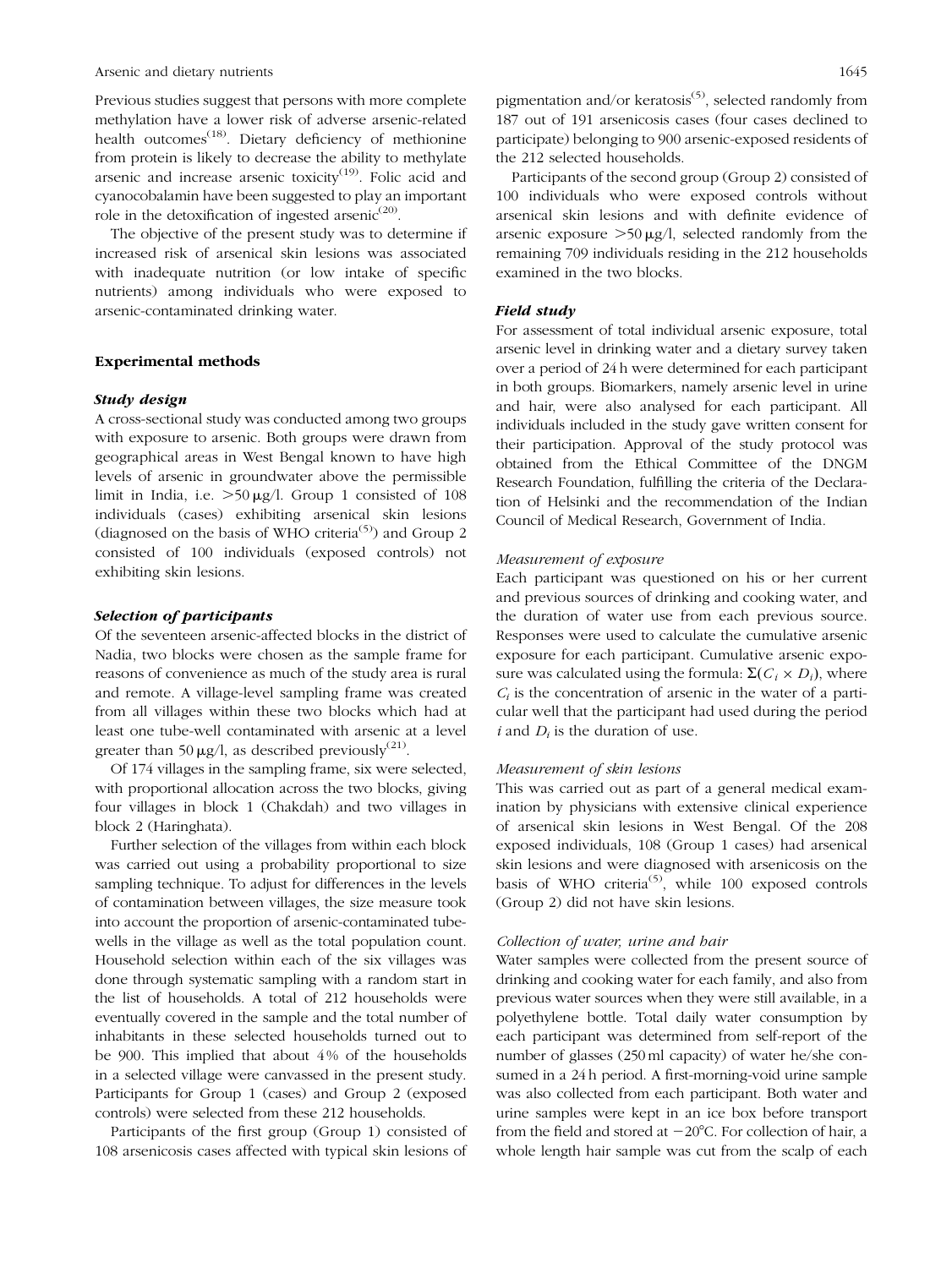participant with a stainless steel blade and kept in a plastic packet. All these samples were collected on the same day as the dietary survey and stored according to the WHO standard protocol $(5)$  $(5)$  until further analysis.

# Measurement of confounders

At the time of the field study, demographic data and socio-economic variables including age, sex, housing and BMI were also measured.

# Diet survey

Food (raw and cooked rice, cooked and dry cereals, cooked pulses, cooked vegetables, chapatti, cooked animal protein and fruits) intake was ascertained by a detailed questionnaire based primarily on 24 h recall. The 'senior' woman (mother or eldest daughter-in-law of the family) involved in preparation of food for the family was interviewed. The participating woman was questioned about each meal, from the previous day's afternoon meal to the lunch on the following day. The quantity of each food item administered in each meal to each participant by the serving woman was recorded. To estimate the amount of cooked food consumed, a portable weighing machine (SIKA, Mettler Toledo) and bowls of different volumes (standard amounts listed by the National Institute of Nutrition, Hyderabad $(22)$  $(22)$  were used. All raw food items used to prepare each meal were noted and their weights in grams were recorded in the questionnaire. Raw food materials were weighed whenever the participating woman was unable to state the actual weight of the food used. Total cooked food was weighed to calculate the intake of raw food by the participant. Sugar and oil consumption was assessed using a standard-size spoon. Participants who worked outside often carried food from home. If not, then the participant was questioned about purchased food items.

Individual intake in terms of each raw food item (rice, legumes, potato) was calculated using the following formula:  $F = (P/Q) \times R$ , where F is the intake of raw food by the participant,  $P$  is the amount in grams of each raw food ingredient used for cooked food, Q is volume in millilitres of cooked food and  $R$  is the volume in millilitres of the cooked food consumed by the participant<sup> $(23)$  $(23)$ </sup>. Milk and water consumption in the home, working place and cultivation field were also recorded, along with their sources and amount using a graduated glass beaker (Borosil, India). In the case of cooking water, only the sources were recorded.

# Assessment of nutrient intake and nutritional status

The nutrients in each food item (carbohydrate, protein, fat, vitamins, minerals, fibre) and energy consumption were calculated according to the Indian Council of Medical Research reference standard<sup>[\(24](#page-11-0))</sup> by using a spreadsheet program. For this purpose a detailed database

was prepared of the nutrient composition per 100 g of raw food items. The nutritive value for ready-to-eat items like biscuits was obtained from their packaging. The amount and nutritive value were averaged for those food items prepared outside the home. Both cases and exposed controls were stratified by sex for comparison of their nutrient intakes with the respective Recommended Daily Allowance (RDA) set by the Indian Council of Medical Research<sup> $(23)$  $(23)$ </sup>. The amount of nutrients consumed was compared with the RDA for India to determine the excess or deficient intake of individual nutrients, and the proportions of cases and exposed controls with nutrient intakes below the RDA were then compared. Height and weight were measured, and BMI (weight/height<sup>2</sup>, kg/m<sup>2</sup>) was calculated.

# Statistical methods

Differences between cases (Group 1) and exposed controls (Group 2) with respect to demographic and socioeconomic characteristics, arsenic exposure levels and arsenic concentrations in urine and hair were tested using two-population binomial tests. Information acquired from the dietary survey of participants was used to elucidate their daily nutrient intake. The median and interquartile range were computed for intakes of total energy, total protein, protein from animal sources, fat, carbohydrates, fibre, Ca, Fe, choline, Zn, Cu, Mg, carotene, retinol, thiamin, riboflavin, niacin, vitamin  $B_6$ , vitamin  $B_{12}$ , folate and vitamin C. Since all nutrient values displayed asymmetric behaviour in terms of distribution, non-parametric Mann–Whitney tests were conducted to test the difference in median value of nutrient intake between cases and controls separately for each sex. Intake of each nutrient was next stratified into quintiles of the distribution in both groups and odds ratios with 95 % confidence intervals were estimated for each quintile, taking the highest quintile as the reference group. Tests for trend were based on the  $\chi^2$  distribution using the median of each quintile range for both sexes. The number of participants with skin lesions in each quintile of nutrient intake is presented separately for males and females.

A multivariate logistic regression model was conducted to find important socio-economic and dietary predictors of the presence of arsenical skin lesions. We dichotomized the response variable into two categories according to whether or not a participant had skin lesions resulting from arsenic exposure. The predictors of age, sex, housing and BMI were included in the analysis for skin lesions. We did not include in the analysis some nutrients which showed no association with skin lesions but included the following: total energy consumption, total protein, animal protein, carbohydrates, fibre, choline, Zn, Cu, Mg, thiamin, riboflavin and niacin.

The amounts of various food categories consumed by participants in Group 1 and Group 2 were also compared separately for males and females. Further, we tested the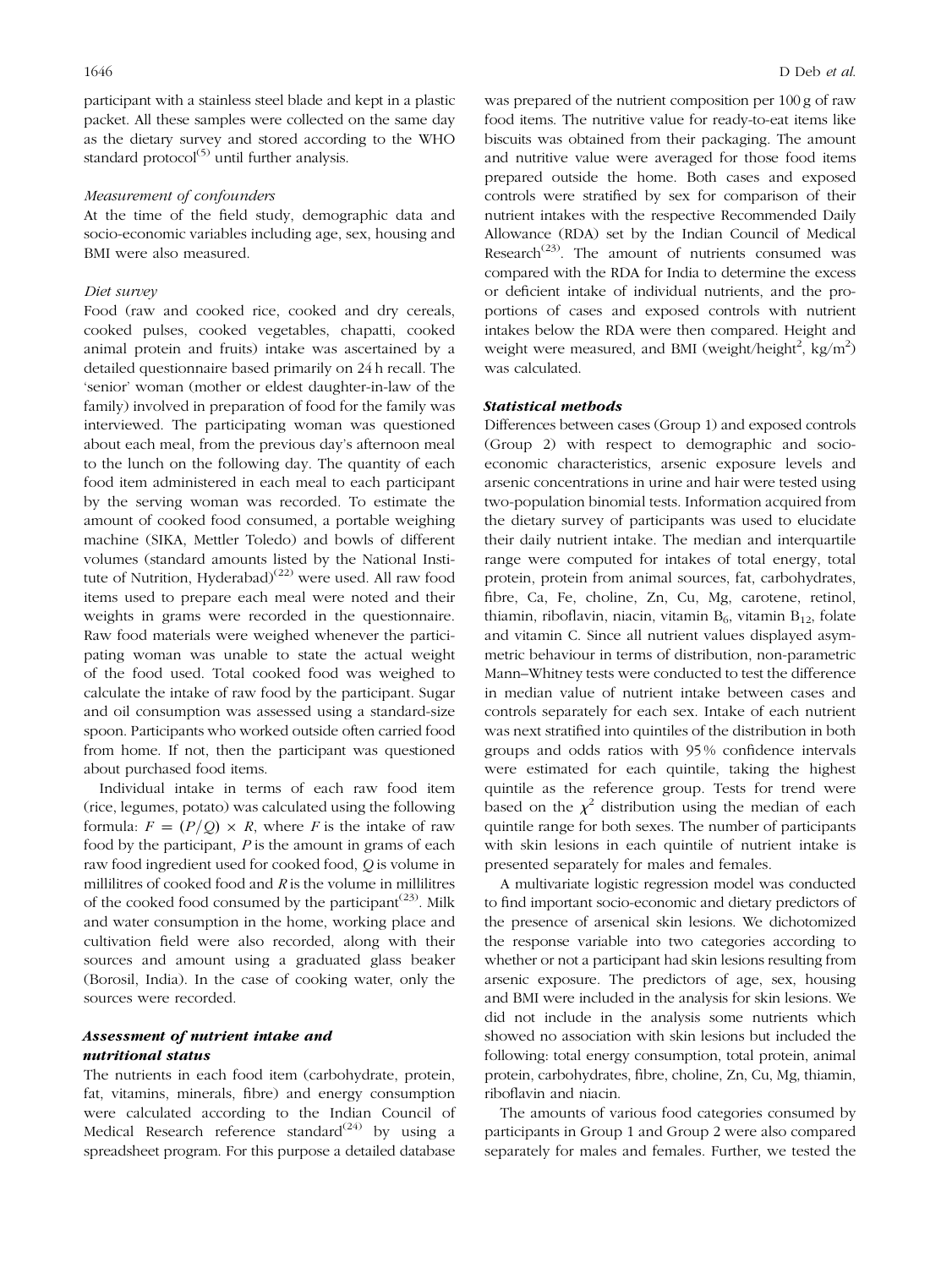median values in both sexes combined to see if there were differences in nutrient intake among those participants who had been taking arsenic-contaminated water  $(\geq 50 \,\mu\text{g/l})$  and safe water  $(< 50 \,\mu\text{g/l})$  for Group 1 and Group 2, separately. The quintile values of energy and nutrient intakes are also presented separately for Group 1 and Group 2 participants of both sexes.

# Results

Baseline characteristics of the 108 cases (Group 1) and 100 controls (Group 2) are given in Table 1. There was no difference in regard to age and sex distribution between cases and controls. Distribution of BMI was also found to be similar among both groups, with 35 % of the cases and 27 % of the exposed controls being underweight. However, there were more poor participants among cases than among controls (74%  $\nu$ , 56% lived in mud houses,  $P \le 0.01$ ). Peak and cumulative arsenic exposure through drinking water were similar for participants in Group 1 (250 (sp 199) $\mu$ g/l and 4 (SD 4) mg/l-years, respectively) and Group 2 (259 (sp  $161)$   $\mu$ g/l and 4 (sp 4) mg/l-years, respectively). There was no difference in biomarkers like arsenic concentration in urine and hair among the two groups (Table 1).

Daily intakes of energy and nutrients were calculated in Group 1 and Group 2 participants by sex and are presented in [Table 2a](#page-4-0) (males) and [Table 2b](#page-4-0) (females). Among the male participants, cases were found to have a lower energy intake than exposed controls (median: 9372 and 10527 kJ/d, respectively;  $P \le 0.05$ ) and both groups had an intake below the RDA for Indians (11 422 kJ/d). The same was found for female participants, with median energy intake of 7887 kJ/d among cases and 9088 kJ/d among exposed controls  $(P < 0.01)$ , and these were also below the RDA (9330 kJ/d). For males, the median protein intake of cases was 51 g/d and that of exposed controls was  $63 g/d$ ; this difference was found to be statistically significant  $(P < 0.01)$ . For females, median protein intake was 40 g/d among cases and 49 g/d among exposed controls, and this difference was also found to be statistically significant  $(P < 0.01)$ . For animal protein, median intake for male cases was 8 g/d, which was significantly lower in comparison to that of exposed controls (i.e. 13 g/d;  $P \le 0.01$ ); however, there was no significant difference in animal protein intake for females. Significantly lower intakes of thiamin (both  $P \le 0.05$ ), niacin (both  $P < 0.05$ ), Mg (both  $P < 0.05$ ), Zn ( $P < 0.01$  males,  $P \le 0.05$  females) and choline ( $P \le 0.01$  males,  $P \le 0.05$ females) were observed in both male and female cases compared with their respective controls. Significantly lower fibre intake  $(P < 0.05)$  was also observed in male cases with skin lesions as compared with controls. Female cases with skin lesions also had significantly lower intakes of carbohydrate  $(P < 0.01)$ , riboflavin  $(P < 0.05)$  and Cu ( $P < 0.05$ ) compared with exposed controls.

| Table 1 Demographic and socio-economic characteristics of participants in Group 1 (cases) and Group 2 (exposed controls): males and |  |  |  |
|-------------------------------------------------------------------------------------------------------------------------------------|--|--|--|
| females from an arsenic-endemic area of West Bengal, India                                                                          |  |  |  |

|                                                         |                | Group 1 (n 108) |                                                                | Group 2 (n 100) |                  |
|---------------------------------------------------------|----------------|-----------------|----------------------------------------------------------------|-----------------|------------------|
|                                                         | n              | $\%$            | n                                                              | $\%$            | $P$ value        |
| Age (years)                                             |                |                 |                                                                |                 |                  |
| $15 - 29$                                               | 15             | 14              | 20                                                             | 20              | >0.05            |
| $30 - 44$                                               | 45             | 41              | 47                                                             | 47              | >0.05            |
| $45 - 59$                                               | 43             | 40              | 29                                                             | 29              | >0.05            |
| $\geq 60$                                               | 5              | 5               | 4                                                              | 4               | >0.05            |
| Sex                                                     |                |                 |                                                                |                 |                  |
| Male                                                    | 66             | 61              | 60                                                             | 60              | >0.05            |
| Female                                                  | 42             | 39              | 40                                                             | 40              | >0.05            |
| Type of dwelling                                        |                |                 |                                                                |                 |                  |
| Mud house                                               | 80             | 74              | 56                                                             | 56              | < 0.01           |
| Mixed house                                             | 17             | 16              | 20                                                             | 20              | >0.05            |
| <b>Brick house</b>                                      | 11             | 10              | 24                                                             | 24              | $<$ 0 $\cdot$ 01 |
| <b>BMI</b> classification                               |                |                 |                                                                |                 |                  |
| Underweight $(<18.50 \text{ kg/m}^2)$                   | 38             | 35              | 27                                                             | 27              | >0.05            |
| Normal weight (18.50-24.99 kg/m <sup>2</sup> )          | 61             | 57              | 61                                                             | 61              | >0.05            |
| Pre-obese $(25.00 - 29.99 \text{ kg/m}^2)$              | 7              | 6               | 11                                                             | 11              | >0.05            |
| Obese $(\geq 30.00 \text{ kg/m}^2)$                     | $\overline{2}$ | $\overline{2}$  | 1                                                              |                 | >0.05            |
|                                                         |                |                 | Arsenic concentration in drinking water and biological samples |                 |                  |
|                                                         |                | Group 1         |                                                                | Group 2         |                  |
|                                                         | Mean           | <b>SD</b>       | Mean                                                           | SD              | $P$ value        |
| Highest known tube-well concentration (peak, $\mu$ g/l) | 250            | 199             | 259                                                            | 161             | >0.05            |
| Cumulative exposure through water (mg/l-years)          | 4              | 4               | 4                                                              | 4               | >0.05            |
| Urine $(\mu g/l)$                                       | 123            | 10              | 112                                                            | 88              | >0.05            |
| Hair (mg/kg)                                            | 1.11           | 1.22            | 1.03                                                           | 0.64            | >0.05            |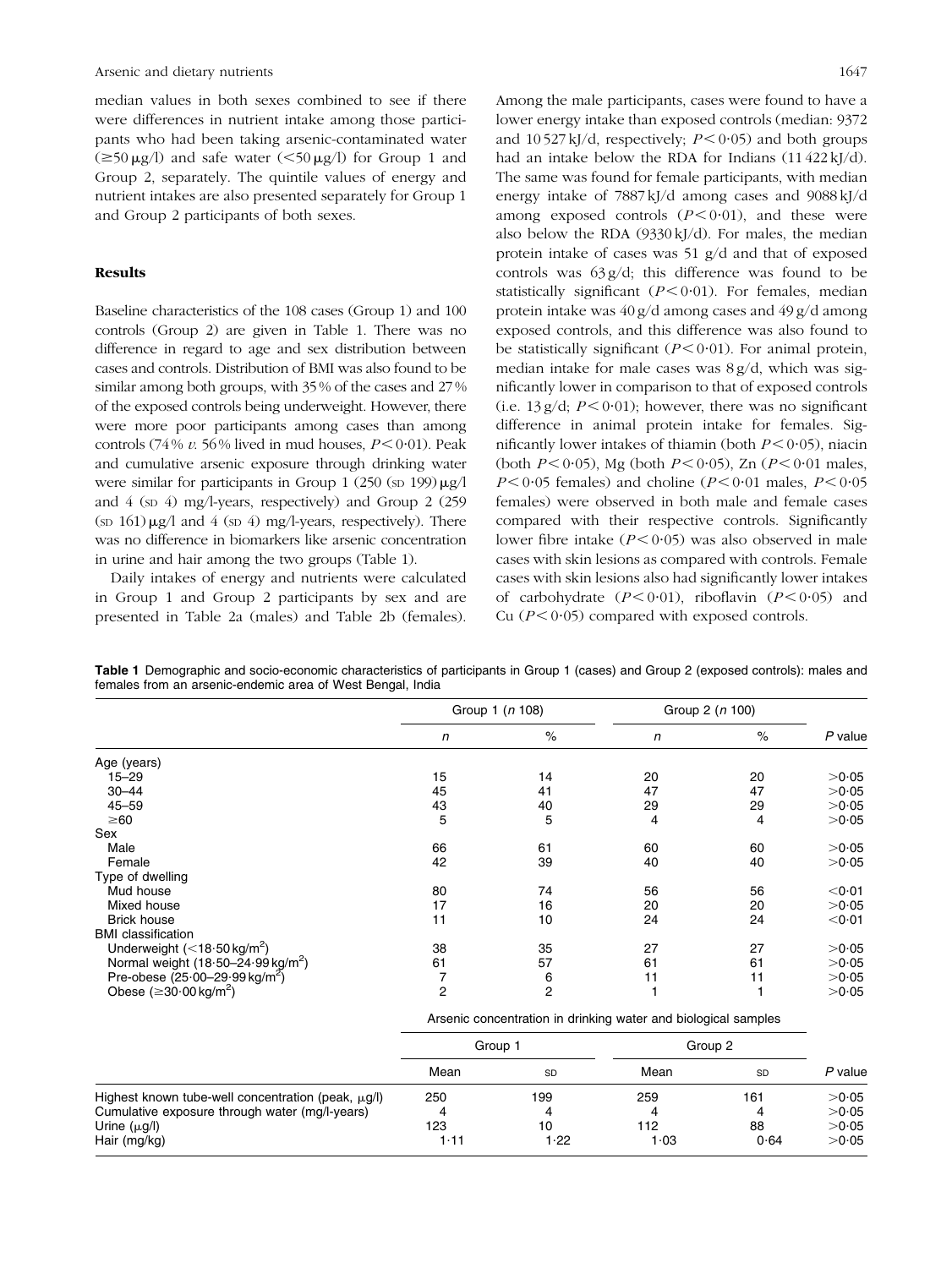<span id="page-4-0"></span>Table 2a Comparison of nutrient intakes between participants in Group 1 (cases) and Group 2 (exposed controls): males from an arsenicendemic area of West Bengal, India

|                             |                |        | Group 1 (n 66) | Group $2(n60)$ |      |                  |
|-----------------------------|----------------|--------|----------------|----------------|------|------------------|
| Daily nutrient intake       | <b>RDA</b>     | Median | <b>IQR</b>     | Median         | IQR  | $P$ value        |
| Energy (kJ)                 | 11422          | 9372   | 4067           | 10527          | 711  | $<$ 0 $\cdot$ 05 |
| Carbohydrate (g)            | NA             | 450    | 206            | 510            | 163  | >0.05            |
| Protein (g)                 | 60             | 51     | 21             | 63             | 29   | $<$ 0.01         |
| Animal protein (g)          | NA             | 8      | 10             | 13             | 17   | $<$ 0.01         |
| Fat $(g)$                   | 30             | 22     | 14             | 25             | 13   | >0.05            |
| Carotene $(\mu q)$          | 4800           | 347    | 2975           | 380            | 1449 | >0.05            |
| Retinol $(\mu g)$           | 600            | 210    | 119            | 168            | 84   | >0.05            |
| Thiamin (mg)                | 1.4            | 1.39   | 0.66           | 1.57           | 0.42 | $<$ 0.05         |
| Riboflavin (mg)             | 1.6            | 0.53   | 0.39           | 0.61           | 0.26 | >0.05            |
| Niacin (mg)                 | 18             | 22     | 9              | 26             | 8    | $<$ 0.05         |
| Vitamin C (mg)              | 40             | 59     | 67             | 55             | 56   | >0.05            |
| Fe (mg)                     | 17             | 10     | 5              | 11             | 4    | >0.05            |
| $Ca$ (mg)                   | 600            | 369    | 394            | 317            | 492  | >0.05            |
| Dietary folate $(\mu g)$    | 200            | 78     | 49             | 81             | 51   | >0.05            |
| Fibre (g)                   | $25 - 40$      | 28     | 14             | 36             | 11   | $<$ 0.05         |
| Total vitamin $B_6$ (mg)    | $\overline{2}$ | 0.88   | 0.49           | 1.07           | 0.50 | >0.05            |
| $Mg$ (mg)                   | 350            | 425    | 200            | 494            | 177  | $<$ 0.05         |
| $Cu$ (mg)                   | 2              | 1.05   | 0.66           | 1.17           | 0.64 | >0.05            |
| $Zn$ (mg)                   | 16             | 8      | 3              | 10             | 3    | $<$ 0 $\cdot$ 01 |
| Choline (mg)                | 550            | 198    | 162            | 377            | 318  | $<$ 0 $\cdot$ 01 |
| Vitamin $B_{12}$ ( $\mu$ g) |                | 0.90   | 0.75           | 0.90           | 0.51 | >0.05            |

RDA, Recommended Daily Allowance set by the Indian Council of Medical Research<sup>([23](#page-11-0))</sup>; IQR, interquartile range; NA, not applicable.

Table 2b Comparison of nutrient intakes between participants in Group 1 (cases) and Group 2 (exposed controls): females from an arsenic-endemic area of West Bengal, India

|                                   |            |        | Group 1 (n 42) |        | Group $2(n 40)$ |                  |
|-----------------------------------|------------|--------|----------------|--------|-----------------|------------------|
| Daily nutrient intake             | <b>RDA</b> | Median | <b>IQR</b>     | Median | <b>IQR</b>      | $P$ value        |
| Energy (kJ)                       | 9330       | 7887   | 2573           | 9088   | 2607            | $<$ 0.01         |
| Carbohydrate (g)                  | ΝA         | 371    | 117            | 430    | 174             | $<$ 0.01         |
| Protein (g)                       | 55         | 40     | 21             | 49     | 17              | $<$ 0.01         |
| Animal protein (g)                | ΝA         | 8      | 9              | 10     | 10              | >0.05            |
| Fat $(g)$                         | 25         | 20     | 10             | 23     | 9               | >0.05            |
| Carotene $(\mu g)$                | 4800       | 250    | 1468           | 327    | 1845            | >0.05            |
| Retinol $(\mu g)$                 | 600        | 119    | 87             | 95     | 53              | >0.05            |
| Thiamin (mg)                      | 1·1        | 1.10   | 0.41           | 1.31   | 0.38            | $<$ 0 $\cdot$ 05 |
| Riboflavin (mg)                   | 1.3        | 0.39   | 0.22           | 0.49   | 0.28            | $<$ 0 $\cdot$ 05 |
| Niacin (mg)                       | 14         | 18     | 5              | 21     |                 | $<$ 0 $\cdot$ 05 |
| Vitamin C (mg)                    | 40         | 49     | 28             | 65     | 43              | >0.05            |
| Fe (mg)                           | 21         | 9      | 4              | 10     | 4               | >0.05            |
| Ca (mg)                           | 600        | 252    | 366            | 266    | 318             | >0.05            |
| Dietary folate $(\mu g)$          | 200        | 62     | 41             | 69     | 43              | >0.05            |
| Fibre $(g)$                       | $25 - 40$  | 23     | 9              | 26     | 11              | >0.05            |
| Total vitamin B <sub>6</sub> (mg) | 2          | 0.80   | 0.39           | 0.78   | 0.35            | >0.05            |
| $Mg$ (mg)                         | 350        | 349    | 149            | 412    | 189             | $<$ 0.05         |
| $Cu$ (mg)                         | 2          | 0.78   | 0.57           | 1.01   | 0.63            | $<$ 0.05         |
| $Zn$ (mg)                         | 16         | 6      | $\overline{2}$ | 8      | 3               | $<$ 0 $\cdot$ 05 |
| Choline (mg)                      | 425        | 208    | 155            | 291    | 232             | $<$ 0 $\cdot$ 05 |
| Vitamin $B_{12}$ ( $\mu$ g)       |            | 0.41   | 0.35           | 0.38   | 0.12            | >0.05            |

RDA, Recommended Daily Allowance set by the Indian Council of Medical Research<sup>([23](#page-11-0))</sup>; IQR, interquartile range; NA, not applicable.

Intake of each nutrient was stratified into quintiles of the distribution in both groups. OR and 95 % CI for skin lesions were computed for each quintile, using the highest quintile as the reference group, for both male [\(Table 3a\)](#page-5-0) and female ([Table 3b](#page-5-0)) participants. The strongest trends in OR for males were for protein ( $P < 0.05$ ), animal protein ( $P < 0.01$ ), fibre  $(P < 0.01)$ , Zn  $(P < 0.01)$ , Mg  $(P < 0.05)$  and choline  $(P < 0.01)$ ; and for females the strongest trends were for

protein ( $P < 0.05$ ), thiamin ( $P = 0.05$ ), riboflavin ( $P < 0.05$ ), choline ( $P < 0.01$ ), Zn ( $P < 0.05$ ) and Cu ( $P < 0.05$ ).

The number of cases with skin lesions according to intake quintile of each nutrient is presented separately for male and female participants [\(Table 4a](#page-6-0) and [4b,](#page-6-0) respectively). It can be seen that the highest number of participants with skin lesions is found in the lowest intake quintile of each nutrient with a significant deficiency.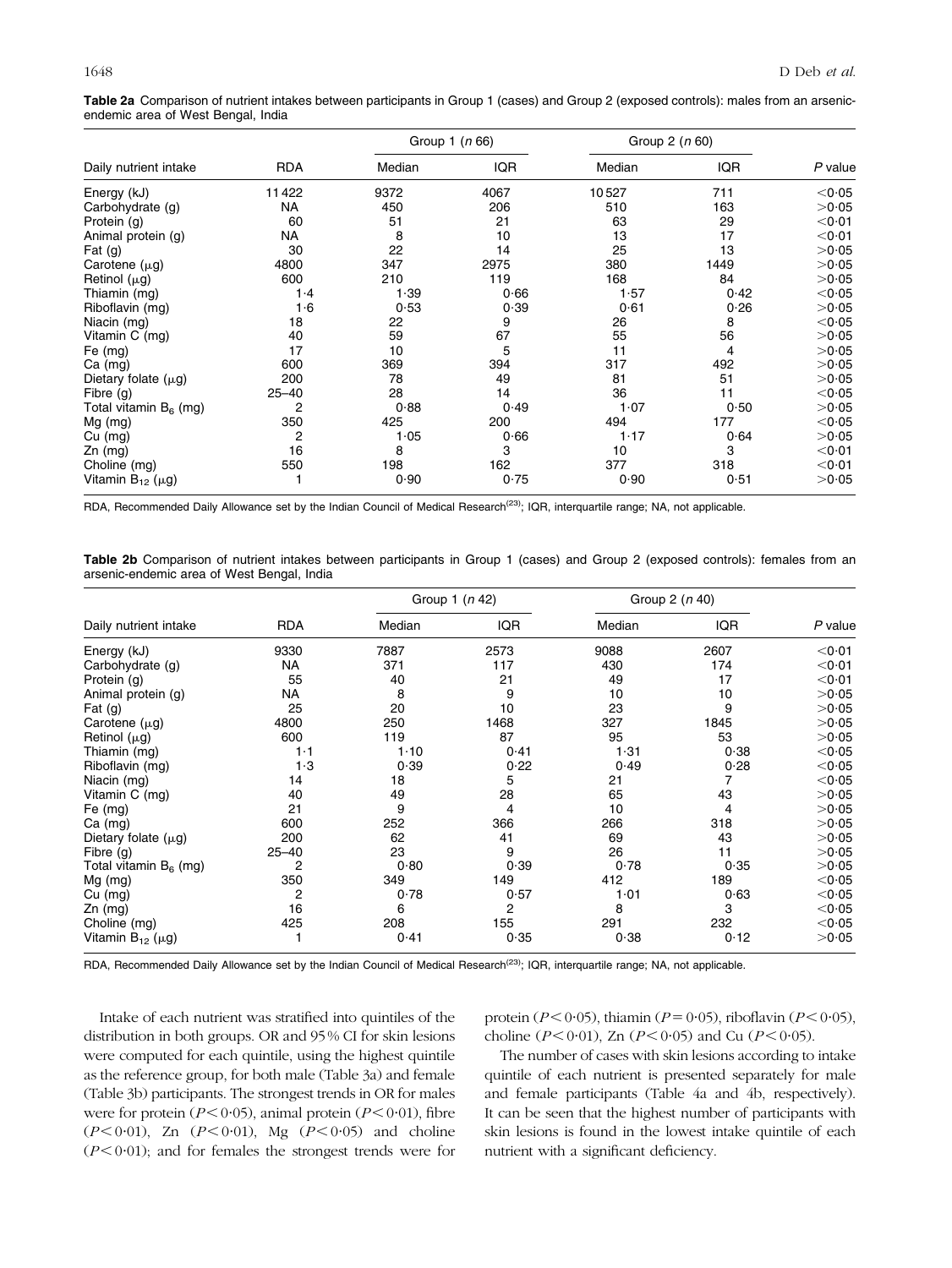<span id="page-5-0"></span>Table 3a Odds ratios and 95% confidence intervals for presence of arsenical skin lesions by quintile of nutrient intake (OR comparing highest v. lowest quintile, with quintile 1 as the reference group): males from an arsenic-endemic area of West Bengal, India

|                             |          | Quintile (1 = highest, $5 =$ lowest) |             |      |             |          |             |           |             |                  |  |
|-----------------------------|----------|--------------------------------------|-------------|------|-------------|----------|-------------|-----------|-------------|------------------|--|
|                             |          |                                      | 2           |      | 3           |          | 4           |           | 5           | Test for         |  |
| Daily nutrient intake       |          | <b>OR</b>                            | 95 % CI     | 0R   | 95 % CI     | 0R       | 95 % CI     | <b>OR</b> | 95% CI      | trend*           |  |
| Energy (kJ)                 | 1.00     | 1.55                                 | 0.58, 4.14  | 1.40 | 0.49, 3.98  | 2.38     | 0.60, 9.37  | 2.21      | 0.84, 6.85  | >0.05            |  |
| Carbohydrate (g)            | 1.00     | 1.09                                 | 0.39, 3.02  | 1.59 | 0.56, 4.45  | 2.71     | 0.84, 8.72  | 1.86      | 0.62, 5.69  | >0.05            |  |
| Protein (g)                 | 1.00     | 1.54                                 | 0.58, 4.06  | 2.37 | 0.81, 6.97  | 2.26     | 0.73, 6.97  | 4.60      | 1.36, 15.50 | $<$ 0.05         |  |
| Animal protein (g)          | 1.00     | 3.64                                 | 1.25, 10.59 | 6.37 | 1.99, 20.34 | $6 - 00$ | 1.57, 22.88 | 4.63      | 1.54, 13.96 | < 0.01           |  |
| Fat $(g)$                   | 1.00     | 0.67                                 | 0.23, 1.94  | 1.14 | 0.39, 3.35  | 1.86     | 0.59, 5.78  | 2.77      | 0.89, 8.64  | >0.05            |  |
| Carotene $(\mu q)$          | 1.00     | 0.49                                 | 0.16, 1.51  | 0.58 | 0.19, 1.71  | 0.76     | 0.23, 2.49  | 0.73      | 0.24, 2.19  | >0.05            |  |
| Retinol $(\mu q)$           | 1.00     | 2.25                                 | 0.41, 12.44 | 2.37 | 0.41, 12.96 | 1.56     | 0.24, 10.03 | 1.00      | 0.16, 6.42  | >0.05            |  |
| Thiamin (mg)                | 1.00     | 1.14                                 | 0.41, 3.17  | 1.17 | 0.44, 3.11  | 2.67     | 0.75, 9.45  | 4.00      | 1.19, 13.46 | >0.05            |  |
| Riboflavin (mg)             | 1.00     | 0.62                                 | 0.22, 1.72  | 0.71 | 0.25, 1.97  | 1.06     | 0.36, 3.15  | 3.82      | 0.91, 16.05 | >0.05            |  |
| Niacin (mg)                 | 1.00     | 0.83                                 | 0.29, 2.35  | 1.35 | 0.49, 3.67  | 2.32     | 0.75, 7.18  | 3.25      | 1.02, 11.04 | >0.05            |  |
| Vitamin $B_6$ (mg)          | 1.00     | 1.17                                 | 0.44, 3.11  | 2.13 | 0.76, 6.01  | 2.48     | 0.79, 7.72  | 1.33      | 0.44, 4.02  | >0.05            |  |
| Vitamin $B_{12}$ ( $\mu$ g) | 1.00     | 0.74                                 | 0.15, 3.50  | 1.55 | 0.24, 9.91  | 1.00     | 0.16, 5.98  | 0.44      | 0.07, 2.66  | >0.05            |  |
| Vitamin C (mg)              | 1.00     | 0.61                                 | 0.19, 1.87  | 0.46 | 0.16, 1.32  | 0.81     | 0.26, 2.56  | 0.89      | 0.32, 2.53  | >0.05            |  |
| Fe $(mg)$                   | 1.00     | 0.43                                 | 0.15, 1.22  | 0.60 | 0.18, 1.94  | 1.22     | 0.39, 3.80  | 1.36      | 0.41, 4.54  | >0.05            |  |
| $Ca$ (mg)                   | 1.00     | 1.90                                 | 0.66, 5.46  | 1.89 | 0.62, 5.76  | 0.92     | 0.33, 2.59  | 2.62      | 0.78, 8.84  | >0.05            |  |
| Dietary folate $(\mu g)$    | 1.00     | 1.69                                 | 0.59, 4.80  | 1.29 | 0.47, 3.54  | 0.64     | 0.21, 1.93  | 2.47      | 0.71, 8.67  | >0.05            |  |
| Fibre $(g)$                 | 1.00     | 0.54                                 | 0.19, 1.53  | 1.85 | 0.67, 5.15  | 2.16     | 0.59, 7.85  | 3.20      | 1.01, 10.23 | $<$ 0.05         |  |
| Choline (mg)                | 1.00     | 3.16                                 | 0.92, 10.87 | 5.98 | 1.68, 21.31 | 11.50    | 3.23, 40.86 | 16.07     | 5.46, 39.34 | $<$ 0 $\cdot$ 01 |  |
| $Zn$ (mg)                   | 1.00     | 1.77                                 | 0.63, 4.96  | 4.20 | 1.43, 12.36 | 4.73     | 1.41, 15.81 | 11.82     | 2.84, 41.19 | < 0.01           |  |
| $Cu$ (mg)                   | 1.00     | 0.76                                 | 0.27, 2.13  | 1.09 | 0.38, 3.15  | 0.65     | 0.21, 1.98  | 2.80      | 0.81, 9.74  | >0.05            |  |
| $Mg$ (mg)                   | $1 - 00$ | 1.12                                 | 0.42, 3.00  | 0.87 | 0.29, 2.58  | 3.39     | 1.05, 10.95 | 4.75      | 1.28, 17.57 | $<$ 0 $\cdot$ 05 |  |

\*P value based on  $\chi^2$  test.

Table 3b Odds ratios and 95% confidence intervals for presence of arsenical skin lesions by quintile of nutrient intake (OR comparing highest v. lowest quintile, with quintile 1 as the reference group): females from an arsenic-endemic area of West Bengal, India

|                             |      |           |             |       | Quintile (1 = highest, $5 =$ lowest) |      |                |           |             |                  |
|-----------------------------|------|-----------|-------------|-------|--------------------------------------|------|----------------|-----------|-------------|------------------|
|                             |      |           | 2           |       | 3                                    |      | $\overline{4}$ |           | 5           | Test for         |
| Daily nutrient intake       |      | <b>OR</b> | 95 % CI     | 0R    | 95% CI                               | OR.  | 95% CI         | <b>OR</b> | 95% CI      | trend*           |
| Energy (kJ)                 | 1.00 | 0.91      | 0.34, 2.42  | 1.41  | 0.49, 3.98                           | 2.37 | 0.73, 7.76     | 2.20      | 0.71, 6.85  | >0.05            |
| Carbohydrate (g)            | 1.00 | 0.74      | 0.12, 4.73  | 0.72  | 0.12, 4.39                           | 2.86 | 0.89, 16.36    | 2.33      | 0.41, 13.17 | >0.05            |
| Protein (g)                 | 1.00 | 2.50      | 0.34, 18.30 | 1.75  | 0.27, 11.15                          | 4.33 | 1.13, 26.53    | 5.62      | 1.19, 34.57 | $<$ 0 $\cdot$ 05 |
| Animal protein (g)          | 1.00 | 7.50      | 1.19, 47.05 | 10.80 | 1.69, 69.90                          | 2.70 | 0.33, 21.90    | 4.80      | 1.03, 25.90 | >0.05            |
| Fat $(g)$                   | 1.00 | 1.22      | 0.26, 5.66  | 1.14  | 0.27, 4.86                           | 1.24 | 0.28, 5.53     | 3.64      | 1.02, 17.00 | >0.05            |
| Carotene $(\mu q)$          | 1.00 | 1.64      | 0.35, 6.05  | 0.63  | 0.14, 2.82                           | 0.93 | 0.24, 3.58     | 4.95      | 0.98, 24.87 | >0.05            |
| Retinol $(\mu g)$           | 1.00 | 5.00      | 0.47, 52.96 | 6.00  | 0.35, 101.5                          | 3.00 | 0.25, 35.33    | 0.40      | 0.03, 6.17  | >0.05            |
| Thiamin (mg)                | 1.00 | 0.50      | 0.06, 4.09  | 0.43  | 0.09, 2.01                           | 2.00 | 0.43, 9.29     | 2.14      | 0.46, 9.89  | 0.05             |
| Riboflavin (mg)             | 1.00 | 3.33      | 0.56, 19.94 | 2.00  | 0.39, 10.31                          | 1.57 | 0.33, 7.48     | 2.71      | 0.60, 12.32 | $<$ 0 $\cdot$ 05 |
| Niacin (mg)                 | 1.00 | 2.25      | 0.31, 16.41 | 1.50  | 0.22, 10.17                          | 1.87 | 0.37, 11.52    | 1.87      | 0.37, 11.52 | >0.05            |
| Vitamin $B_6$ (mg)          | 1.00 | 0.89      | 0.12, 6.31  | 2.07  | 0.37, 11.52                          | 1.45 | 0.26, 8.01     | 1.78      | 0.31, 10.01 | >0.05            |
| Vitamin $B_{12}$ ( $\mu$ g) | 1.00 | 1.33      | 0.17, 10.25 | 2.00  | 0.22, 17.89                          | 5.00 | 0.38, 64.39    | 0.20      | 0.01, 2.57  | >0.05            |
| Vitamin C (mg)              | 1.00 | 0.85      | 0.21, 3.51  | 1.46  | 0.34.6.11                            | 1.75 | 0.43, 7.17     | 1.63      | 0.33, 7.95  | >0.05            |
| Fe $(mg)$                   | 1.00 | 0.85      | 0.14, 5.23  | 0.79  | 0.21.2.97                            | 1.14 | 0.29, 4.51     | 3.43      | 0.82.14.36  | >0.05            |
| $Ca$ (mg)                   | 1.00 | 2.80      | 0.58, 13.47 | 0.82  | 0.18, 3.58                           | 1.96 | 0.38, 9.93     | 1.93      | 0.48, 7.99  | >0.05            |
| Dietary folate $(\mu g)$    | 1.00 | 1.29      | 0.23, 7.05  | 1.80  | 0.31, 10.52                          | 1.25 | 0.23, 6.63     | 2.71      | 0.53, 13.91 | >0.05            |
| Fibre $(g)$                 | 1.00 | 2.33      | 0.41, 13.61 | 1.00  | 0.17, 5.77                           | 2.17 | 0.44, 10.65    | 6.00      | 1.08, 33.37 | >0.05            |
| Choline (mg)                | 1.00 | 1.00      | 0.23, 4.69  | 1.80  | 0.44, 7.31                           | 2.88 | 1.07, 13.75    | 4.50      | 1.11, 19.11 | $<$ 0 $\cdot$ 05 |
| $Zn$ (mg)                   | 1.00 | 1.47      | 0.18, 11.72 | 1.33  | 0.16, 10.74                          | 2.17 | 0.30, 15.71    | 4.50      | 1.13, 33.71 | $<$ 0 $\cdot$ 05 |
| $Cu$ (mg)                   | 1.00 | 1.80      | 0.45, 8.68  | 1.60  | 0.37, 6.82                           | 1.31 | 0.31, 5.43     | 7.20      | 1.53, 33.85 | $<$ 0 $\cdot$ 05 |
| $Mg$ (mg)                   | 1.00 | 0.75      | 0.12, 4.89  | 1.17  | 0.22, 6.19                           | 3.71 | 0.71, 19.59    | 4.00      | 1.04, 20.31 | >0.05            |

\*P value based on  $\chi^2$  test.

The results of the multivariate regression analysis are given in [Table 5.](#page-6-0) Age was found to be a significant predictor, whereas BMI, housing (an indicator of socioeconomic status) and sex were not significant predictors of skin lesions among socio-economic and biological factors.

Among included nutrients, carbohydrate  $(P = 0.05)$ , protein  $(P < 0.01)$ , animal protein  $(P < 0.01)$ , Zn  $(P < 0.01)$ , Mg  $(P < 0.01)$ , choline  $(P < 0.05)$ , thiamin  $(P < 0.05)$  and riboflavin  $(P < 0.01)$  significantly influenced the occurrence of skin lesions in a participant. The goodness-of-fit test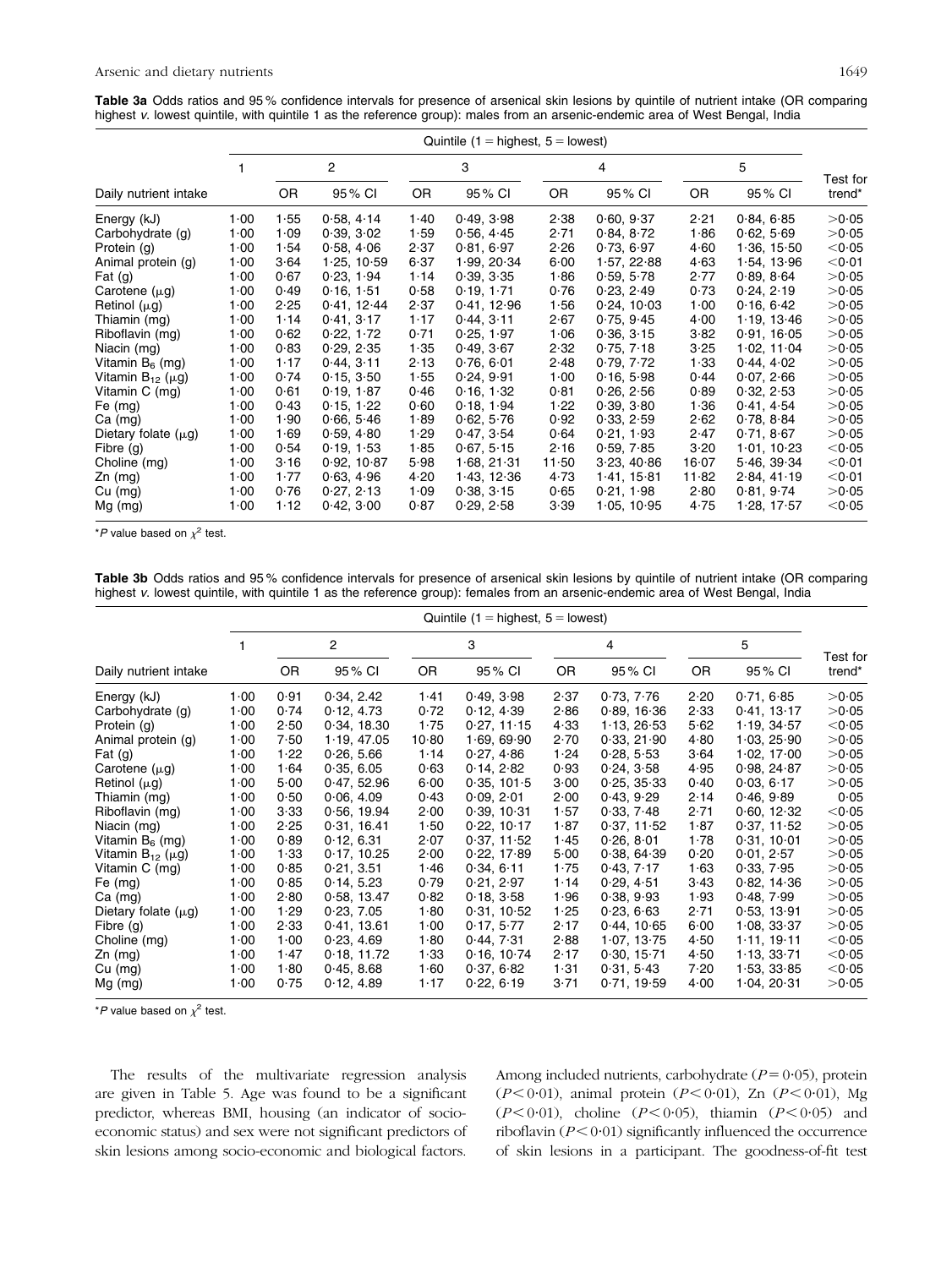Table 4a Number of participants (cases) with skin lesions according to quintile of nutrient intake: males from an arsenicendemic area of West Bengal, India

|                             |    | Quintile $(1 =$ highest, $5 =$ lowest) |    |    |    |  |  |
|-----------------------------|----|----------------------------------------|----|----|----|--|--|
| Daily nutrient intake       | 1  | 2                                      | 3  | 4  | 5  |  |  |
| Energy (kJ)                 | 13 | 9                                      | 11 | 17 | 16 |  |  |
| Carbohydrate (g)            | 16 | 11                                     | 14 | 13 | 12 |  |  |
| Protein (g)                 | 8  | 11                                     | 13 | 16 | 18 |  |  |
| Animal protein (g)          | 8  | 10                                     | 10 | 21 | 17 |  |  |
| Fat $(g)$                   | 13 | 10                                     | 10 | 16 | 17 |  |  |
| Carotene $(\mu g)$          | 16 | 11                                     | 14 | 11 | 14 |  |  |
| Retinol $(\mu g)$           | 4  | з                                      | 4  | 5  | 1  |  |  |
| Thiamin (mg)                | 15 | 12                                     | 14 | 10 | 15 |  |  |
| Riboflavin (mg)             | 17 | 12                                     | 12 | 12 | 13 |  |  |
| Niacin (mg)                 | 13 | 6                                      | 15 | 15 | 17 |  |  |
| Vitamin B <sub>6</sub> (mg) | 11 | 12                                     | 12 | 18 | 13 |  |  |
| Vitamin C (mg)              | 18 | 10                                     | 11 | 11 | 16 |  |  |
| Iron (mg)                   | 14 | 8                                      | 13 | 14 | 17 |  |  |
| $Ca$ (mg)                   | 13 | 16                                     | 13 | 12 | 12 |  |  |
| Dietary folate $(\mu g)$    | 16 | 15                                     | 15 | 9  | 11 |  |  |
| Fibre (g)                   | 11 | 8                                      | 13 | 16 | 18 |  |  |
| Choline (mg)                | 5  | 11                                     | 13 | 20 | 17 |  |  |
| $Zn$ (mg)                   | 11 | 5                                      | 13 | 17 | 20 |  |  |
| $Cu$ (mg)                   | 13 | 14                                     | 11 | 12 | 16 |  |  |
| $Mg$ (mg)                   | 13 | 11                                     | 10 | 14 | 18 |  |  |
| Vitamin $B_{12}$ ( $\mu$ g) | 6  | 10                                     | 7  | 6  | 4  |  |  |

<span id="page-6-0"></span>1650 D Deb et al.

Table 5 Results of multivariate analysis evaluating the association of arsenical skin lesions with dietary intakes of energy and selected nutrients, and age, sex, housing and BMI: males and females from an arsenic-endemic area of West Bengal, India

|                |              |                  |      |          | 95 % CI  |
|----------------|--------------|------------------|------|----------|----------|
| Predictor      | Coefficient  | P value          | OR   | Lower    | Upper    |
| Constant       | 3.19057      | $<$ 0 $\cdot$ 05 |      |          |          |
| Age            | 0.0794717    | $<$ 0 $\cdot$ 01 | 1.08 | 1.04     | 1.13     |
| BMI            | $-0.116711$  | > 0.05           | 0.89 | 0.79     | 1.01     |
| Housing        | $-0.444084$  | > 0.05           | 0.64 | 0.35     | 1.18     |
| Sex            | 0.565008     | > 0.05           | 1.76 | 0.78     | 3.99     |
| Energy         | 0.003051     | > 0.05           | 1.00 | 1.00     | 1.01     |
| Carbohydrate   | $-0.0275767$ | 0.05             | 0.97 | 0.95     | $1 - 00$ |
| Protein        | 0.151037     | $<$ 0 $\cdot$ 01 | 1.16 | 1.05     | 1.29     |
| Animal protein | $-0.147769$  | $<$ 0 $\cdot$ 01 | 1.12 | 1.04     | 1.19     |
| Thiamin        | 4.39219      | $<$ 0 $\cdot$ 05 | 0.82 | 0.63     | 0.96     |
| Riboflavin     | $-5.27884$   | < 0.01           | 0.01 | 0.00     | 0.11     |
| Niacin         | 0.264182     | >0.05            | 1.30 | 0.77     | 2.19     |
| Fibre          | $-0.0179027$ | > 0.05           | 0.98 | 0.87     | 1.11     |
| Mq             | 0.0122758    | $<$ 0 $\cdot$ 01 | 1.01 | 1.00     | 1.02     |
| Cu             | $-1.26071$   | > 0.05           | 0.28 | 0.06     | $1-40$   |
| Zn             | $-2.01013$   | $<$ 0 $\cdot$ 01 | 2.13 | 1.16     | 3.26     |
| Choline        | $-0.00224$   | $<$ 0 $\cdot$ 05 | 1.00 | $1 - 00$ | $1 - 00$ |

Goodness-of-fit test:  $\chi^2$  = 184.35, df = 191, P value = 0.622.

Table 4b Number of participants (cases) with skin lesions according to quintile of nutrient intake: females from an arsenicendemic area of West Bengal, India

|                             |   | Quintile $(1 =$ highest, $5 =$ lowest) |    |    |    |  |  |  |
|-----------------------------|---|----------------------------------------|----|----|----|--|--|--|
| Daily nutrient intake       | 1 | 2                                      | 3  | 4  | 5  |  |  |  |
| Energy (kJ)                 | 5 | 4                                      | 10 | 9  | 14 |  |  |  |
| Carbohydrate (g)            | 3 | 4                                      | 6  | 15 | 14 |  |  |  |
| Protein (g)                 |   | 5                                      | 7  | 13 | 16 |  |  |  |
| Animal protein (g)          |   | 10                                     | 12 | 3  | 16 |  |  |  |
| Fat (g)                     | 4 | 7                                      | 9  | 9  | 13 |  |  |  |
| Carotene $(\mu g)$          | 8 | 7                                      | 5  | 9  | 13 |  |  |  |
| Retinol $(\mu g)$           | 2 | 5                                      | 3  | 3  | 1  |  |  |  |
| Thiamin (mg)                | 4 | 2                                      | 7  | 14 | 15 |  |  |  |
| Riboflavin (mg)             | 4 | 3                                      | 5  | 11 | 19 |  |  |  |
| Niacin (mg)                 | 3 | 3                                      | 6  | 15 | 15 |  |  |  |
| Vitamin B <sub>6</sub> (mg) | 3 | 3                                      | 13 | 11 | 12 |  |  |  |
| Vitamin C (mg)              | 6 | 7                                      | 10 | 12 | 7  |  |  |  |
| Fe (mg)                     | 7 | 2                                      | 9  | 9  | 15 |  |  |  |
| $Ca$ (mg)                   | 4 | 10                                     | 7  | 7  | 14 |  |  |  |
| Dietary folate $(\mu g)$    | 4 | 6                                      | 5  | 8  | 19 |  |  |  |
| Fibre (g)                   | 3 | 6                                      | 5  | 13 | 15 |  |  |  |
| Choline (mg)                | 4 | 5                                      | 10 | 8  | 15 |  |  |  |
| $Zn$ (mg)                   | 2 | 4                                      | 5  | 13 | 18 |  |  |  |
| Cu (mg)                     | 5 | 5                                      | 8  | 8  | 16 |  |  |  |
| $Mg$ (mg)                   | 3 | 4                                      | 6  | 13 | 16 |  |  |  |
| Vitamin $B_{12}$ ( $\mu$ g) | 4 | 9                                      | 9  | 5  | 4  |  |  |  |

suggested there is insufficient evidence to support that the model does not fit the data adequately.

The amounts of various food categories consumed by male and female participants of the two groups are presented in [Table 6a](#page-7-0) and [6b,](#page-7-0) respectively. Male cases with skin lesions consumed significantly smaller amounts of animal protein ( $P < 0.05$ ), fish ( $P = 0.05$ ), roots and tubers  $(P < 0.01)$  and other vegetables  $(P < 0.05)$  compared with

exposed male controls; while significantly smaller amounts of cereals  $(P < 0.05)$  and milk  $(P < 0.05)$  were consumed by female cases with skin lesions compared with exposed female controls.

Intakes of each nutrient among Group 1 and Group 2 participants according to arsenic exposure level, i.e. low  $(<50 \,\mu g/l$ ) or high  $(\geq 50 \,\mu g/l)$  arsenic concentration in current drinking water source, are given in [Table 7a](#page-8-0) and [7b](#page-9-0), respectively. In cases with skin lesions (Group 1), intake of vitamin C was significantly lower ( $P < 0.05$ ) and intake of choline was significantly higher  $(P < 0.05)$  in those with low compared with high arsenic concentration in drinking water. In exposed controls (Group 2), intakes of animal protein  $(P = 0.05)$  and Ca  $(P < 0.05)$  were significantly lower in participants currently drinking water with a low concentration of arsenic compared with a high concentration of arsenic. The quintile distribution of each nutrient intake among male and female participants of Group 1 and Group 2 is presented in [Table 8a](#page-9-0) and [8b](#page-10-0), respectively.

# Discussion

The present study shows that among poor underweight people, several nutrient deficiencies were associated with arsenical skin lesions in an arsenic-endemic region of West Bengal. This was also reflected in the quantitative differences in intakes of quality foods like protein including fish, milk, cereals, roots and tubers, and vegetables in the group with skin lesions compared with the group with no skin lesions. Interestingly, male cases had lower intakes of animal protein including fish, roots and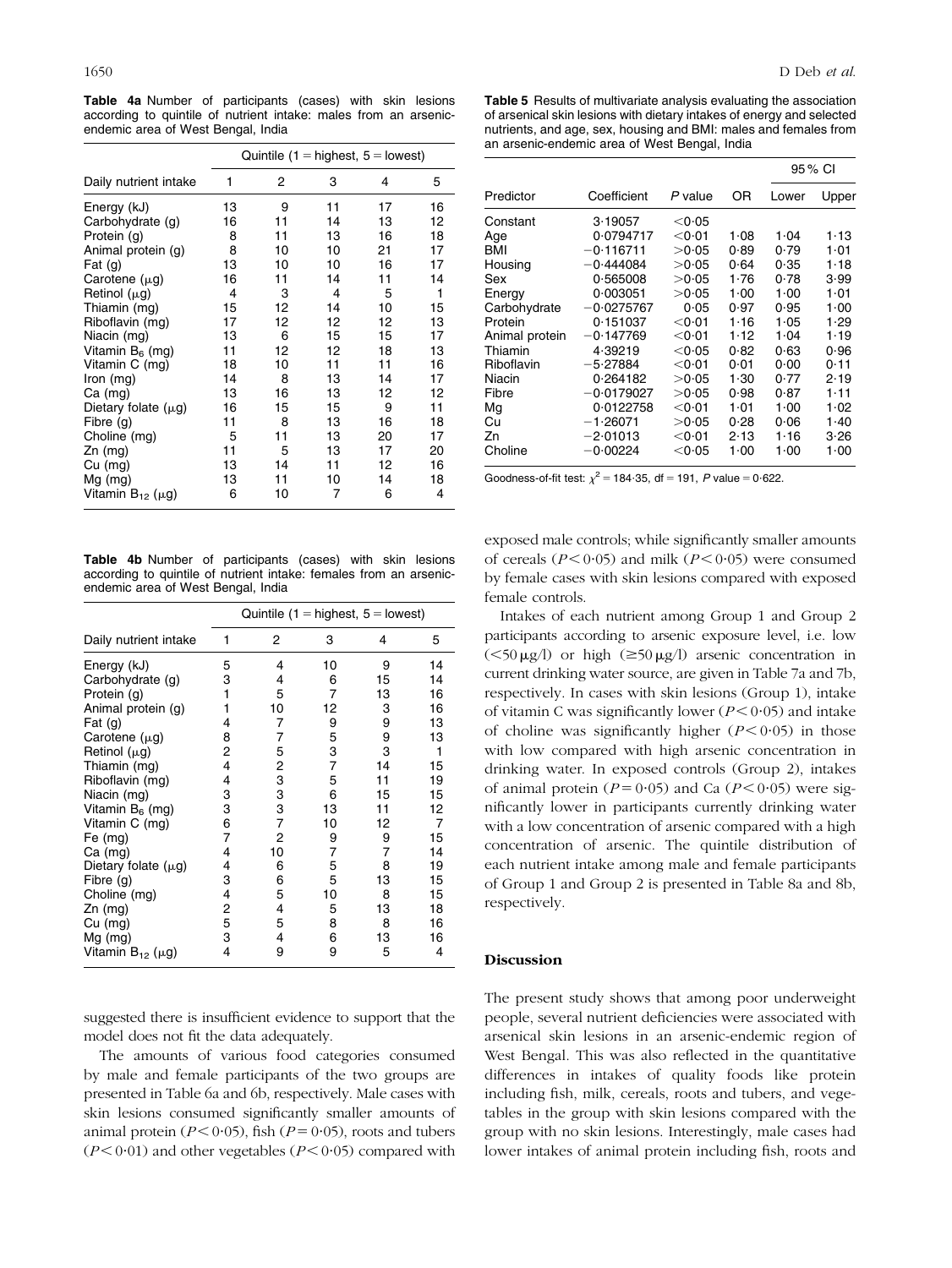<span id="page-7-0"></span>

| Table 6a Comparison of food group intakes between Group 1 (cases) and Group 2 (exposed controls): males from an arsenic-endemic |  |  |  |  |
|---------------------------------------------------------------------------------------------------------------------------------|--|--|--|--|
| area of West Bengal, India                                                                                                      |  |  |  |  |

|                                | Group 1 |        |     |    | Group 2 |     |          |  |
|--------------------------------|---------|--------|-----|----|---------|-----|----------|--|
| Daily food group intake (g/ml) | n       | Median | IQR | n  | Median  | IQR | P value  |  |
| Cereals*                       | 66      | 512    | 238 | 60 | 564     | 238 | >0.05    |  |
| Pulses and legumest            | 36      | 24     | 31  | 21 | 33      | 24  | >0.05    |  |
| Roots and tuberst              | 63      | 118    | 103 | 59 | 157     | 129 | $<$ 0.01 |  |
| Green leafy vegetables§        | 31      | 100    | 109 | 27 | 90      | 160 | >0.05    |  |
| Other vegetables!              | 66      | 129    | 93  | 60 | 134     | 111 | $<$ 0.05 |  |
| Total animal protein¶          | 49      | 60     | 71  | 49 | 100     | 120 | $<$ 0.05 |  |
| Only fish                      | 43      | 23     | 37  | 30 | 34      | 109 | 0.05     |  |
| Only milk                      | 8       | 100    | 200 | 9  | 125     | 109 | >0.05    |  |
| Fruits**                       | 3       | 75     | 142 | ◠  | 281     | -   | >0.05    |  |
| Others <sub>tt</sub>           | 66      | 20     | 26  | 56 | 20      | 11  | >0.05    |  |

IQR, interquartile range.

\*Cereals: rice, wheat flour, puffed rice, flaked rice, semai, etc.

-Pulses and legumes: lentils, mung beans, green peas, Bengal gram, dhal, etc.

- - Roots and tubers: potato, carrot, onion, colocasia, radish, etc.

yGreen leafy vegetables: amaranth, spinach, drumstick leaves, colocasia leaves, cabbage, cauliflower, etc.

JOther vegetables: pumpkin, bitter gourd, bottle gourd, brinjal, papaya, tomato, beans, ladies finger, etc.

TAnimal protein: fish, egg, meat, chicken, milk and milk products.

\*\*Fruits: banana, mango, palmyrah, etc.

++Other: mustard oil, sugar, etc.

Table 6b Comparison of food group intakes between Group 1 (cases) and Group 2 (exposed controls): females from an arsenic-endemic area of West Bengal, India

|                                |    | Group 1 |     |    |        |     |          |
|--------------------------------|----|---------|-----|----|--------|-----|----------|
| Daily food group intake (g/ml) | n  | Median  | IQR | n  | Median | IQR | P value  |
| Cereals*                       | 42 | 412     | 142 | 40 | 470    | 234 | $<$ 0.05 |
| Pulses and legumest            | 17 | 23      | 33  | 19 | 28     | 20  | >0.05    |
| Roots and tuberst              | 39 | 131     | 116 | 39 | 152    | 123 | >0.05    |
| Green leafy vegetables§        | 18 | 80      | 110 | 16 | 57     | 47  | >0.05    |
| Other vegetables               | 42 | 81      | 86  | 40 | 101.5  | 87  | >0.05    |
| Total animal protein¶          | 27 | 60      | 56  | 24 | 87.5   | 121 | >0.05    |
| Only fish                      | 30 | 24      | 39  | 34 | 32     | 66  | >0.05    |
| Only milk                      | 5  | 100     | 62  | 5  | 250    | 77  | $<$ 0.05 |
| Fruits**                       | 2  | 55      | -   | 3  | 323    | 248 | >0.05    |
| Otherst <sub>t</sub>           | 37 | 18      | 17  | 36 | 17     | 16  | >0.05    |

IQR, interquartile range.

\*Cereals: rice, wheat flour, puffed rice, flaked rice, semai, etc.

-Pulses and legumes: lentils, mung beans, green peas, Bengal gram, dhal, etc.

- - Roots and tubers: potato, carrot, onion, colocasia, radish, etc.

yGreen leafy vegetables: amaranth, spinach, drumstick leaves, colocasia leaves, cabbage, cauliflower, etc.

JOther vegetables: pumpkin, bitter gourd, bottle gourd, brinjal, papaya, tomato, beans, ladies finger, etc.

TAnimal protein: fish, egg, meat, chicken, milk and milk products.

\*\*Fruits: banana, mango, palmyrah, etc.

++Other: mustard oil, sugar, etc.

tubers, and other vegetables; while female cases had lower intakes of cereals and milk (Table 6a and 6b).

In the present study, the energy intakes of males and females in both groups (cases and controls) were found to be below the RDA. Similar findings were obtained in nutrition surveys conducted in eight states of India by the National Nutrition Bureau of India<sup>([25\)](#page-11-0)</sup>. Undernourishment has been found to increase the risk of skin lesions and skin cancer in arsenic-exposed populations $(9,11)$ . In Western countries such as the USA (Alaska), studies revealed that populations consuming high concentrations of arsenic from their drinking water often did not show arsenical skin lesions; their good nutritional status was cited as a potential explanation<sup> $(26)$  $(26)$ </sup>. The present study found that there was widespread deficiency of nutrients in Group 1 participants with skin lesions. Multivariate logistic regression analysis showed that deficiencies of nutrients like carbohydrate, protein, thiamin, riboflavin, Mg, Zn and choline were associated with arsenical skin lesions ([Table 5](#page-6-0)). Significantly lower intakes of protein, thiamin, niacin, Mg, Zn and choline were observed in both male and female cases compared with respective controls. Significantly lower intakes of carbohydrate, riboflavin and Cu were also observed in female cases with skin lesions compared with controls (Table 6). It could be seen that the highest numbers of participants with skin lesions for both males and females were present in the lowest quintiles of nutrient intakes ([Table 4a](#page-6-0) and [4b\)](#page-6-0).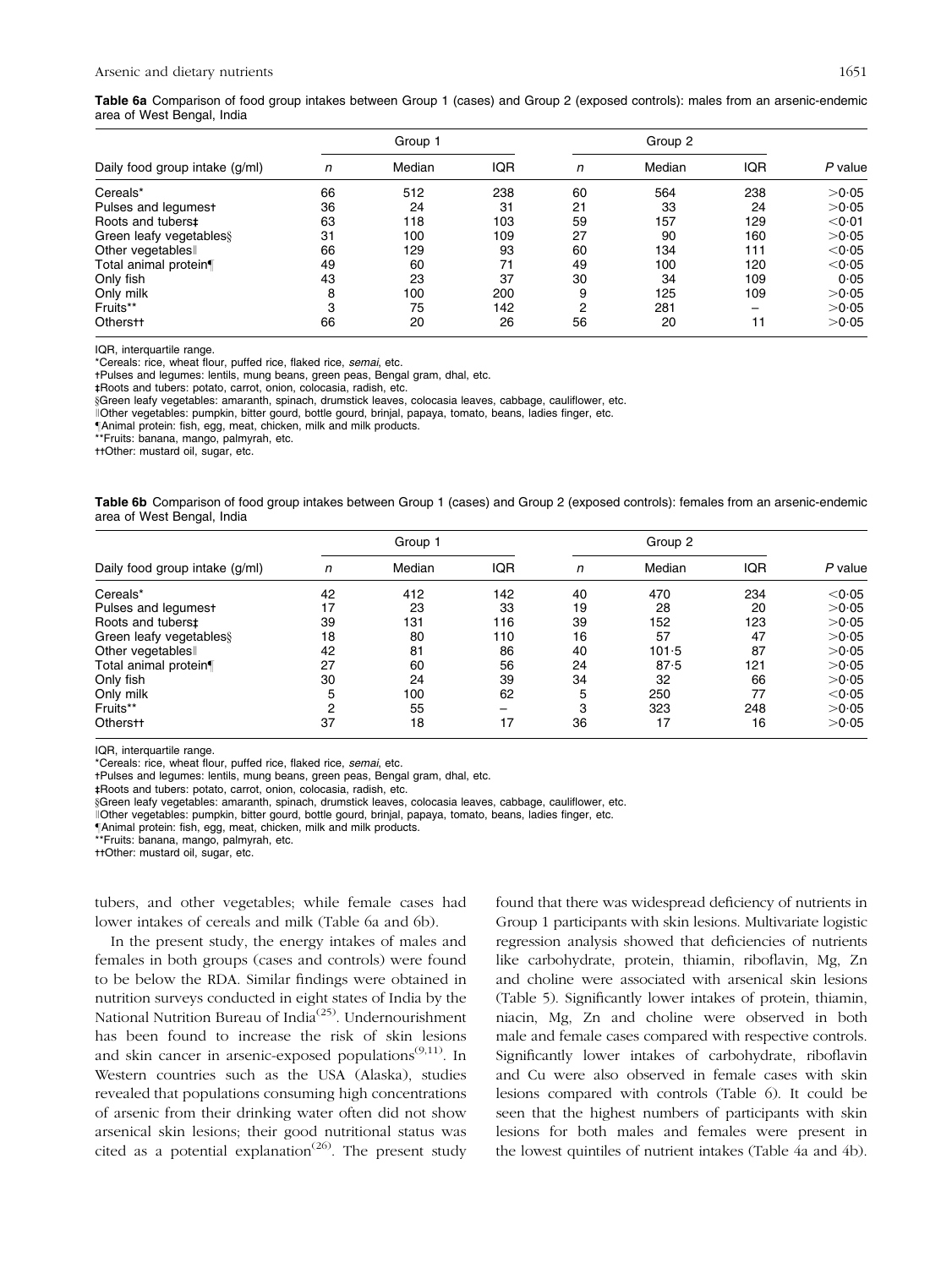<span id="page-8-0"></span>Table 7a Comparison of nutrient intakes in relation to current arsenic exposure level among participants in Group 1 (cases): males and females from an arsenic-endemic area of West Bengal, India

|                                | Current arsenic exposure | level $\geq 50 \,\mu$ g/l (n 25)                    | Current arsenic exposure<br>level $<$ 50 µg/l (n 83) |            |                  |
|--------------------------------|--------------------------|-----------------------------------------------------|------------------------------------------------------|------------|------------------|
| Daily nutrient intake          | Median                   | <b>IQR</b>                                          | Median                                               | <b>IQR</b> | $P$ value        |
| Energy (kJ)                    | 8477                     | 2979                                                | 8602                                                 | 3643       | >0.05            |
| Carbohydrate (g)               | 406                      | 161                                                 | 396                                                  | 189        | >0.05            |
| Protein (g)                    | 45                       | 22                                                  | 47                                                   | 24         | >0.05            |
| Animal protein (g)             | 8                        | 7                                                   | 8                                                    | 10         | >0.05            |
| Fat $(g)$                      | 20                       | 16                                                  | 22                                                   | 13         | >0.05            |
| Carotene $(\mu g)$             | 368                      | 557                                                 | 246                                                  | 3043       | >0.05            |
| Retinol $(\mu q)$              | 155                      | 88                                                  | 130                                                  | 93         | >0.05            |
| Thiamin (mg)                   | 1.19                     | 0.62                                                | 1.23                                                 | 0.64       | >0.05            |
| Riboflavin (mg)                | 0.49                     | 0.26                                                | 0.44                                                 | 0.40       | >0.05            |
| Niacin (mg)                    | 20                       | 8                                                   | 20                                                   | 10         | >0.05            |
| Vitamin C (mg)                 | 56                       | 38                                                  | 37                                                   | 61         | $<$ 0 $\cdot$ 05 |
| Fe $(mg)$                      | 10                       | 6                                                   | 10                                                   | 5          | >0.05            |
| $Ca$ (mg)                      | 289                      | 402                                                 | 413                                                  | 400        | >0.05            |
| Dietary folate $(\mu g)$       | 74                       | 39                                                  | 69                                                   | 51         | >0.05            |
| Fibre (g)                      | 26                       | 18                                                  | 28                                                   | 13         | >0.05            |
| Total vitamin $B_6$ (mg)       | 0.83                     | 0.37                                                | 0.81                                                 | 0.47       | >0.05            |
| $Mg$ (mg)                      | 396                      | 264                                                 | 385                                                  | 177        | >0.05            |
| $Cu$ (mg)                      | 0.94                     | 0.65                                                | 0.99                                                 | 0.71       | >0.05            |
| $Zn$ (mg)                      | 7                        | 3                                                   | 7                                                    | 3          | >0.05            |
| Choline (mg)                   | 181                      | 176                                                 | 242                                                  | 161        | $<$ 0.05         |
| Vitamin $B_{12}$ ( $\mu$ g)    | 0.90                     | 0.39                                                | 0.68                                                 | 0.42       | >0.05            |
|                                |                          | Arsenic concentration in drinking water $(\mu g/l)$ |                                                      |            |                  |
|                                | Median                   | <b>IQR</b>                                          | $P$ value                                            |            |                  |
| Current arsenic exposure level |                          |                                                     |                                                      |            |                  |
| $<$ 50 $\mu$ g/l (n 83)        | <b>BDL</b>               | 6                                                   | $<$ 0 $\cdot$ 01                                     |            |                  |
| $≥50 \mu$ g/l ( <i>n</i> 25)   | 96                       | 42                                                  |                                                      |            |                  |

IQR, interquartile range; BDL, below detection limit.

An earlier dietary survey by the 24 h recall method in an arsenic-exposed population in south Parganas, West Bengal reported that deficiencies in some nutrients (i.e. animal protein, Ca, fibre, folic acid and vitamin C) may increase the risk of arsenic-induced skin lesions<sup>([23\)](#page-11-0)</sup>. Inadequate intakes of folic acid, methionine, cysteine, vitamins  $B_6$  and  $B_{12}$ , energy and protein are associated with arsenic-related health effects in human populations<sup> $(12,16,23,27,28)$  $(12,16,23,27,28)$  $(12,16,23,27,28)$ </sup>. In the present study, we did not find deficiency of folic acid, vitamin  $B_6$ , vitamin  $B_{12}$  and Ca to be associated with arsenical skin lesions, but we observed deficiency of choline, Cu, Mg and Zn in cases of arsenicinduced skin disease. Experimental studies in animals have shown that low dietary protein and amino acids intake increases the risks of arsenic-related health effects<sup>([12](#page-11-0),[16,27,29\)](#page-11-0)</sup>. The present study found statistically significant differences in intake of protein between cases and exposed controls in both male and female participants. Animal protein intake was also significantly lower in cases than exposed controls for males in the present study. Low dietary intake of methionine, choline or protein decreased arsenic excretion (especially urinary excretion of DMA) and increased the tissue retention of arsenic in rabbits $(16)$  $(16)$  $(16)$ . Diets deficient in methionine and choline decreased S-adenosylmethionine levels, therefore inhibiting methyltransferase reactions<sup> $(30)$  $(30)$ </sup>, i.e. arsenic detoxification reactions, in rats. In a study in a human population, those in the lower quartile of protein intake excreted a higher proportion of ingested inorganic arsenic (InAs) as MMA and a lower proportion as DMA than did those in the upper quartile of protein intake. Participants in the lower quartiles of Fe, Zn and niacin intakes also had higher urinary percentage MMA and lower urinary percentage DMA levels than did those with higher intakes of these nutrients<sup> $(17)$  $(17)$ </sup>. In a study from Bangladesh higher intakes of cysteine, methionine, Ca, protein and vitamin  $B_{12}$  were found to be associated with lower percentage of InAs and higher MMA:InAs in urine<sup>([28](#page-11-0))</sup>. In an experimental study Zn has been found to induce arsenic tolerance in mice $(31)$  $(31)$ .

In a hospital-based study in West Bengal, intake of a nutritious diet was shown to be associated with improve-ment of arsenical symptoms<sup>([32](#page-11-0))</sup>. There are studies indicating that consumption of a diet rich in riboflavin, pyridoxine and vitamins A, C and E can significantly reduce the harmful effects of developments of skin lesions<sup> $(20)$  $(20)$  $(20)$ </sup>. Other nutrients like niacin, Fe, Ca, protein and thiamin were also reported to be protective against arsenic toxicity $(17)$  $(17)$ .

Nutrient intakes among Group 1 and Group 2 participants by current exposure to low  $(<50 \,\mu g/l$ ) and high  $(\geq 50 \,\mu g/l)$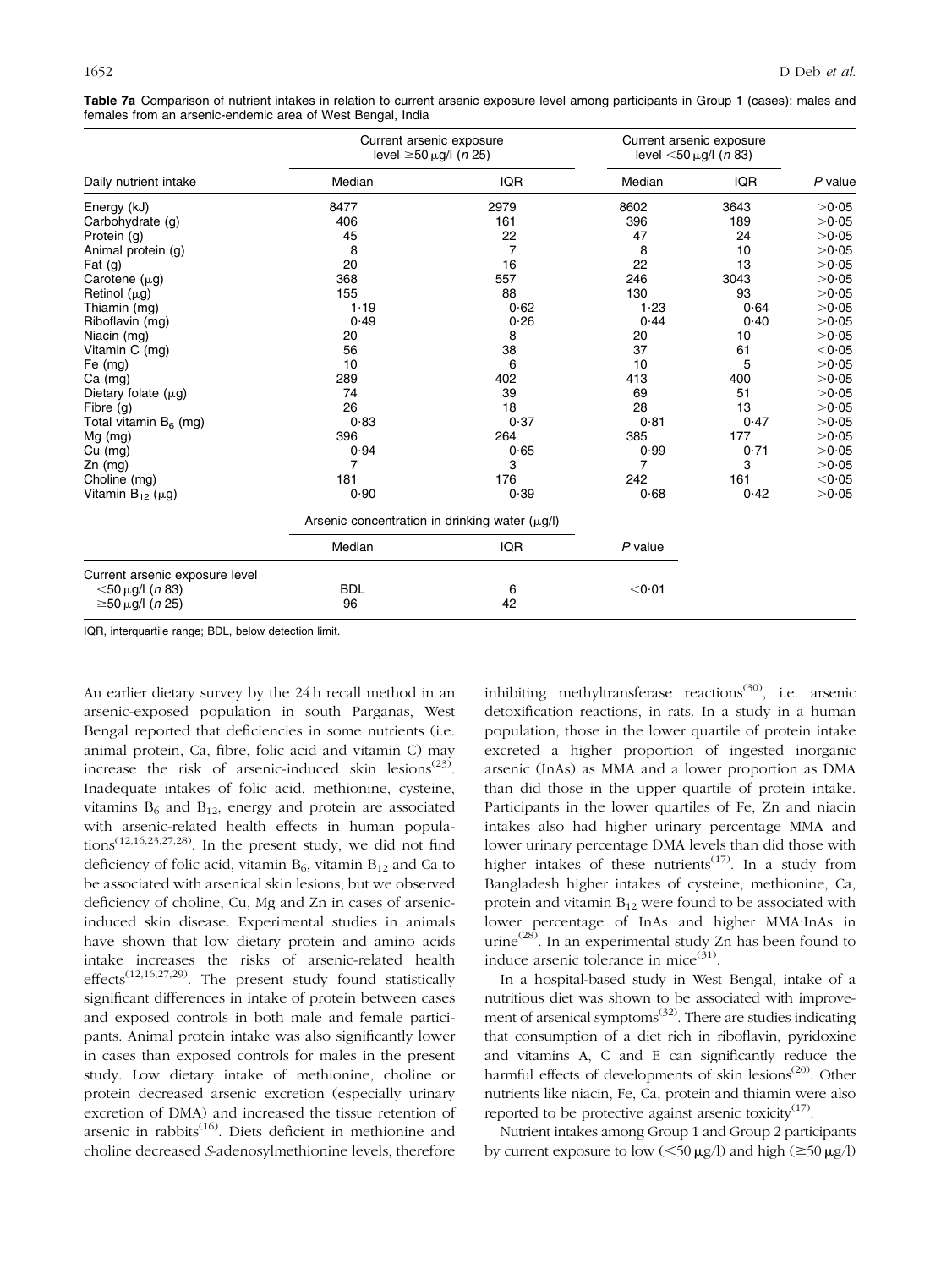<span id="page-9-0"></span>Table 7b Comparison of nutrient intakes in relation to current arsenic exposure level among participants in Group 2 (exposed controls): males and females from an arsenic-endemic area of West Bengal, India

|                                   |            | Current arsenic exposure<br>level $\geq 50 \mu$ g/l ( <i>n</i> 61) | Current arsenic exposure<br>level $<$ 50 $\mu$ g/l (n 39) |                 |                  |
|-----------------------------------|------------|--------------------------------------------------------------------|-----------------------------------------------------------|-----------------|------------------|
| Daily nutrient intake             | Median     | <b>IQR</b>                                                         | Median                                                    | <b>IQR</b>      | $P$ value        |
| Energy (kJ)                       | 9945       | 3337                                                               | 9799                                                      | 3703            | >0.05            |
| Carbohydrate (g)                  | 456        | 194                                                                | 480                                                       | 212             | >0.05            |
| Protein (g)                       | 53         | 23                                                                 | 59                                                        | 38              | >0.05            |
| Animal protein (g)                | 12         | 20                                                                 | 12                                                        | 13              | 0.05             |
| Fat $(g)$                         | 24         | 12                                                                 | 24                                                        | 16              | >0.05            |
| Carotene $(\mu q)$                | 368        | 1453                                                               | 373                                                       | 3174            | >0.05            |
| Retinol $(\mu q)$                 | 105        | 94                                                                 | 160                                                       | 50              | >0.05            |
| Thiamin (mg)                      | 1.38       | 0.48                                                               | 1.47                                                      | 0.54            | >0.05            |
| Riboflavin (mg)                   | 0.55       | 0.25                                                               | 0.55                                                      | 0.39            | >0.05            |
| Niacin (mg)                       | 23         | 9                                                                  | 24                                                        | 10 <sup>1</sup> | >0.05            |
| Vitamin C (mg)                    | 63         | 56                                                                 | 58                                                        | 67              | >0.05            |
| Fe (mg)                           | 9          | 4                                                                  | 11                                                        | 5               | >0.05            |
| $Ca$ (mg)                         | 258        | 549                                                                | 351                                                       | 342             | $<$ 0 $\cdot$ 05 |
| Dietary folate $(\mu g)$          | 79         | 37                                                                 | 77                                                        | 56              | >0.05            |
| Fibre (g)                         | 32         | 13                                                                 | 32                                                        | 17              | >0.05            |
| Total vitamin B <sub>6</sub> (mg) | 0.96       | 0.60                                                               | 0.97                                                      | 0.51            | >0.05            |
| $Mg$ (mg)                         | 435        | 146                                                                | 475                                                       | 250             | >0.05            |
| Cu (mg)                           | 1.03       | 0.63                                                               | 1.01                                                      | 0.73            | >0.05            |
| Zn (mg)                           | 9          | 4                                                                  | 9                                                         | $\overline{4}$  | >0.05            |
| Choline (mg)                      | 334        | 295                                                                | 373                                                       | 344             | >0.05            |
| Vitamin $B_{12}$ ( $\mu$ g)       | 1.06       | 0.34                                                               | 0.68                                                      | 0.36            | >0.05            |
|                                   |            | Arsenic concentration in drinking water $(\mu g/l)$                |                                                           |                 |                  |
|                                   | Median     | <b>IQR</b>                                                         | $P$ value                                                 |                 |                  |
| Current arsenic exposure level    |            |                                                                    |                                                           |                 |                  |
| $<$ 50 $\mu$ g/l (n 39)           | <b>BDL</b> | 26                                                                 | $<$ 0 $\cdot$ 01                                          |                 |                  |
| $\geq$ 50 μg/l ( <i>n</i> 61)     | 97         | 71                                                                 |                                                           |                 |                  |

IQR, interquartile range; BDL, below detection limit.

Table 8a Distribution of nutrient intakes associated with each quintile among participants of Group 1 (cases) by sex: males (M) and females (F) from an arsenic-endemic area of West Bengal, India

|                             | Quintile (1 = highest, $5 =$ lowest) |       |      |       |                |       |                |      |      |                |
|-----------------------------|--------------------------------------|-------|------|-------|----------------|-------|----------------|------|------|----------------|
| Daily nutrient intake       | 1                                    |       | 2    |       | 3              |       | 4              |      | 5    |                |
|                             | F                                    | M     | F    | M     | F              | M     | F              | M    | F    | M              |
| Energy (kJ)                 | 13948                                | 19700 | 8983 | 12405 | 8113           | 10117 | 7150           | 8770 | 5364 | 7217           |
| Carbohydrate (g)            | 725                                  | 1920  | 451  | 594   | 386            | 490   | 345            | 412  | 255  | 325            |
| Protein (g)                 | 76                                   | 191   | 51   | 68    | 42             | 58    | 38             | 47   | 27   | 37             |
| Animal protein (g)          | 28                                   | 42    | 10   | 12    | $\overline{7}$ | 7     | 3              | 4    | 0    | 0              |
| Fat $(g)$                   | 45                                   | 112   | 26   | 33    | 22             | 24    | 19             | 19   | 14   | 14             |
| Carotene $(\mu g)$          | 12577                                | 16261 | 2306 | 3566  | 469            | 535   | 186            | 252  | 120  | 131            |
| Retinol $(\mu g)$           | 210                                  | 506   | 176  | 270   | 132            | 210   | 103            | 159  | 87   | 71             |
| Thiamin (mg)                | 2.11                                 | 5.92  | 1.36 | 1.75  | 1.15           | 1.51  | 1.01           | 1.21 | 0.86 | 0.86           |
| Riboflavin (mg)             | 0.94                                 | 1.65  | 0.55 | 0.80  | 0.43           | 0.60  | 0.32           | 0.47 | 0.26 | 0.35           |
| Niacin (mg)                 | 34                                   | 88    | 22   | 29    | 19             | 23    | 17             | 20   | 12   | 16             |
| Vitamin $B_6$ (mg)          | 1.53                                 | 3.04  | 0.92 | 1.24  | 0.82           | 1.05  | 0.71           | 0.83 | 0.45 | 0.65           |
| Vitamin C (mg)              | 216                                  | 524   | 86   | 124   | 54             | 71    | 42             | 45   | 34   | 28             |
| Fe (mg)                     | 19                                   | 54    | 13   | 14    | 10             | 11    | $\overline{7}$ | 8    | 6    | $\overline{7}$ |
| $Ca$ (mg)                   | 1044                                 | 1258  | 553  | 602   | 359            | 463   | 168            | 275  | 106  | 151            |
| Dietary folate $(\mu g)$    | 176                                  | 238   | 88   | 118   | 66             | 89    | 50             | 71   | 40   | 56             |
| Fibre (g)                   | 48                                   | 170   | 33   | 40    | 24             | 30    | 21             | 26   | 17   | 19             |
| Choline (mg)                | 820                                  | 890   | 334  | 328   | 242            | 231   | 172            | 178  | 122  | 143            |
| $Zn$ (mg)                   | 11                                   | 30    | 8    | 10    | 6              | 8     | 6              | 7    | 5    | 6              |
| Cu (mg)                     | 2.61                                 | 4.80  | 1.00 | 1.00  | 0.91           | 1.23  | 0.69           | 0.94 | 0.56 | 0.64           |
| Mg (mg)                     | 628                                  | 3314  | 447  | 605   | 380            | 479   | 323            | 394  | 274  | 313            |
| Vitamin $B_{12}$ ( $\mu$ g) | 1.76                                 | 2.08  | 0.90 | 1.68  | 0.45           | 0.90  | 0.36           | 0.90 | 0.35 | 0.42           |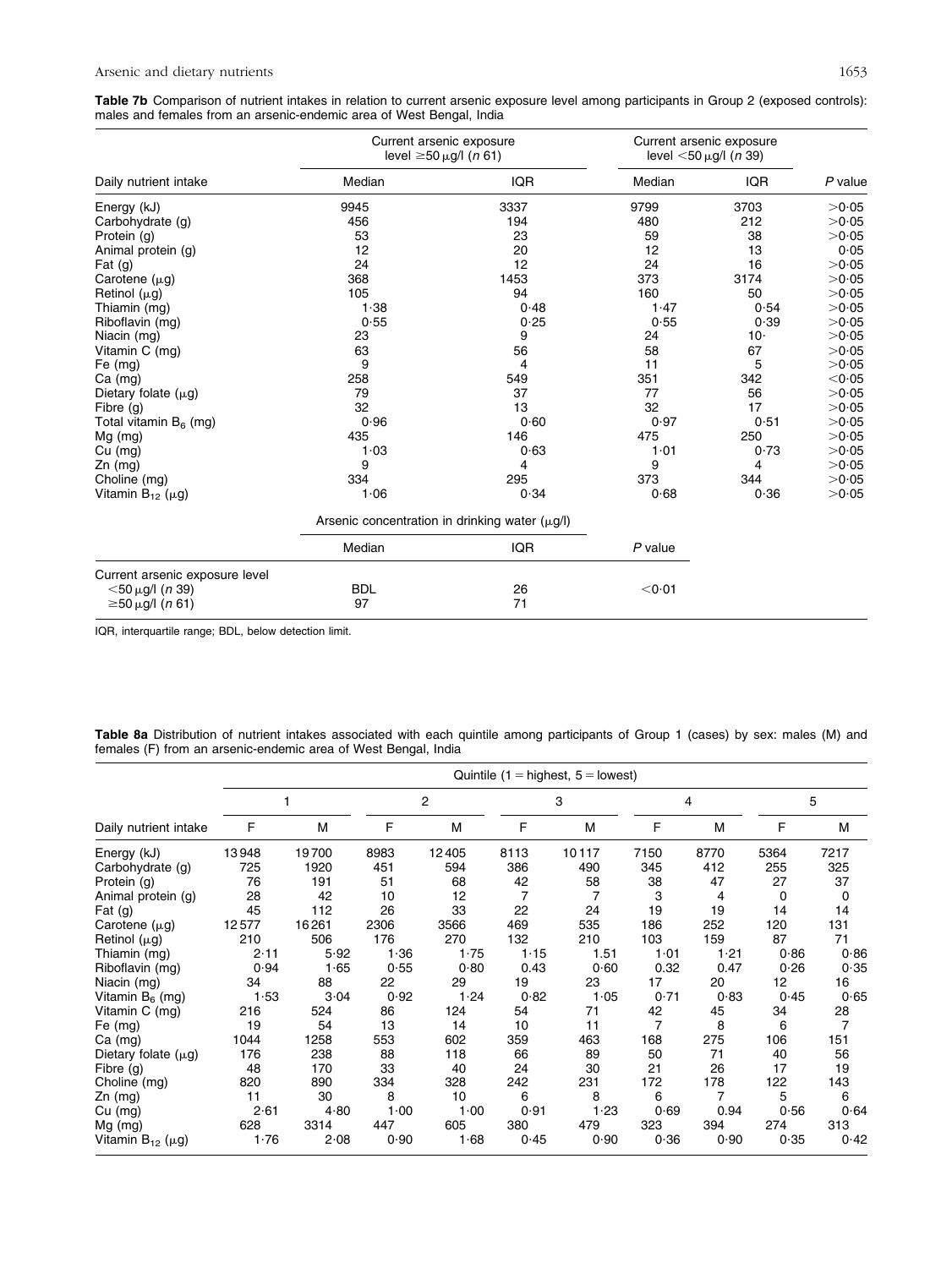|                             | Quintile (1 = highest, $5$ = lowest) |       |              |       |      |       |      |       |      |      |
|-----------------------------|--------------------------------------|-------|--------------|-------|------|-------|------|-------|------|------|
| Daily nutrient intake       |                                      |       | $\mathbf{2}$ |       | 3    |       | 4    |       | 5    |      |
|                             | F                                    | M     | F            | M     | F    | M     | F    | M     | F    | M    |
| Energy (kJ)                 | 13244                                | 21516 | 10924        | 12891 | 9569 | 11506 | 8682 | 10000 | 7414 | 8376 |
| Carbohydrate (g)            | 642                                  | 1044  | 525          | 619   | 440  | 550   | 407  | 478   | 326  | 385  |
| Protein (g)                 | 125                                  | 157   | 61           | 81    | 52   | 67    | 46   | 57    | 39   | 46   |
| Animal protein (g)          | 85                                   | 61    | 15           | 25    | 6    | 14    | 2    | 9     | 0    |      |
| Fat $(g)$                   | 91                                   | 45    | 32           | 33    | 24   | 26    | 22   | 24    | 18   | 19   |
| Carotene $(\mu g)$          | 26550                                | 24075 | 3221         | 1995  | 489  | 487   | 250  | 302   | 206  | 160  |
| Retinol $(\mu g)$           | 504                                  | 281   | 193          | 281   | 113  | 210   | 78   | 105   | 49   | 52   |
| Thiamin (mg)                | 2.60                                 | 5.04  | 1.52         | 1.87  | 1.39 | 1.63  | 1.24 | 1.47  | 1.07 | 1.22 |
| Riboflavin (mg)             | 1.17                                 | 1.79  | 0.68         | 0.79  | 0.54 | 0.65  | 0.46 | 0.55  | 0.36 | 0.44 |
| Niacin (mg)                 | 33                                   | 58    | 25           | 30    | 22   | 27    | 20   | 23    | 16   | 20   |
| Vitamin $B_6$ (mg)          | 1.37                                 | 1.89  | 1.06         | 1.38  | 0.91 | 1.16  | 0.69 | 0.99  | 0.55 | 0.65 |
| Vitamin C (mg)              | 475                                  | 512   | 95           | 98    | 68   | 63    | 54   | 46    | 37   | 31   |
| Fe (mg)                     | 34                                   | 46    | 13           | 13    | 10   | 12    | 9    | 10    | 7    | 8    |
| $Ca$ (mg)                   | 1519                                 | 2055  | 499          | 719   | 327  | 467   | 236  | 260   | 120  | 156  |
| Dietary folate $(\mu g)$    | 164                                  | 247   | 102          | 124   | 76   | 90    | 64   | 76    | 55   | 63   |
| Fibre (g)                   | 73                                   | 146   | 34           | 41    | 30   | 37    | 25   | 33    | 21   | 26   |
| Choline (mg)                | 1749                                 | 1549  | 486          | 713   | 342  | 459   | 259  | 341   | 172  | 225  |
| Zn (mg)                     | 16                                   | 28    | 9            | 12    | 8    | 11    | 7    | 9     | 6    | 8    |
| $Cu$ (mg)                   | 2.89                                 | 5.69  | 1.54         | 1.54  | 1.15 | 1.32  | 0.89 | 1.03  | 0.77 | 0.78 |
| Mg (mg)                     | 858                                  | 1722  | 539          | 609   | 440  | 534   | 406  | 470   | 317  | 407  |
| Vitamin $B_{12}$ ( $\mu$ g) | 2.16                                 | 2.80  | 0.90         | 1.18  | 0.69 | 1.05  | 0.32 | 0.71  | 0.12 | 0.28 |

<span id="page-10-0"></span>Table 8b Distribution of nutrient intakes associated with each quintile among participants of Group 2 (exposed controls) by sex: males (M) and females (F) from an arsenic-endemic area of West Bengal, India

arsenic levels in drinking water showed few variations ([Table 7a](#page-8-0) and [7b](#page-9-0)). However, limited inferences could be drawn from observation of any difference in intake of any nutrient among cases and controls on the basis of arsenic exposure through current drinking water source, as the clinical effects like skin lesions develop following prolonged intake of arsenic-contaminated water. We therefore compared cumulative arsenic exposure among cases and controls, and found these two groups to be similarly exposed to arsenic.

In the present study, although there was lack of an observed statistically significant difference in distribution in regard to age, sex and BMI in the two participant groups, this does not necessarily mean that there was no significant difference between the populations that they were sampled from. There is possibly some other factor, e.g. a genetic factor, that may be important in determining susceptibility to developing skin lesions other than nutrition. People in northern Chile exposed to arsenic had a good nutritious dietary intake. However, the prevalence of skin lesions among men and children in the population studied was similar to that reported at corresponding concentrations of arsenic in drinking water in both Taiwan and West Bengal, India – populations in which malnutrition has been thought to increase susceptibility<sup>[\(33](#page-11-0))</sup>.

# **Conclusions**

A cross-sectional study was conducted in two arsenicendemic blocks of Nadia district of West Bengal to assess

whether nutritional deficiency increases the susceptibility to arsenical skin lesions, an important clinical diagnostic criterion of chronic arsenic toxicity. Poor underweight people with several nutrient deficiencies were found to be more susceptible to arsenical skin lesions in this arsenic-endemic region of West Bengal. Significantly lower intakes of protein, thiamin, niacin, Mg, Zn and choline were observed in both male and female cases compared with respective controls. Significantly lower intakes of carbohydrate, riboflavin and Cu were also observed in female cases with skin lesions compared with control females without skin lesions. Moreover, significantly lower amounts of animal protein, roots and tubers, and other vegetables were consumed by males with skin lesions, while significantly lower amounts of cereals and milk were consumed by females with skin lesions, compared with male and female participants without skin lesions. Dietary advice to increase the consumption of animal protein, roots and tubers, and other vegetables by males and to increase the consumption of cereals and milk by females may help reduce the occurrence of arsenical skin lesions in this arsenic-endemic region in West Bengal.

# Acknowledgements

Sources of funding: This work was supported by a research grant funded by the World Bank under the National Agricultural Innovation Project 'Arsenic in Food Chain: Cause, Effect and Mitigation' from the Indian